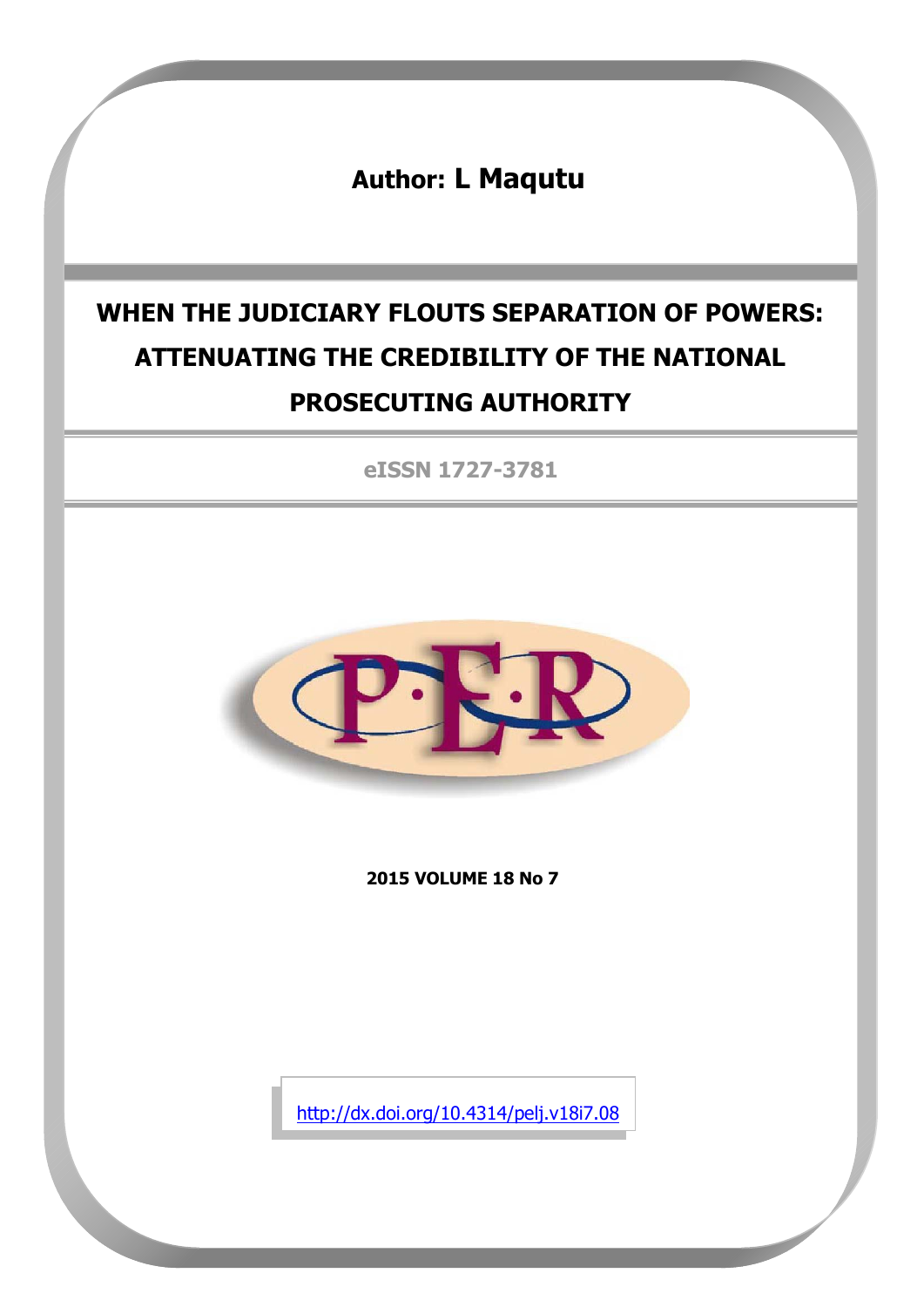**.** 

# **WHEN THE JUDICIARY FLOUTS SEPARATION OF POWERS: ATTENUATING THE CREDIBILITY OF THE NATIONAL PROSECUTING AUTHORITY**

# **L Maqutu\***

# **1 Introduction**

Reported interference with the functions of the National Prosecuting Authority (hereafter the NPA) is an apt illustration of the breach of the limits of their authority by the implicated state organs. An analysis of selected court judgments which have called into question the adherence to the NPA's constitutionally mandated operational independence in the context of the surrounding political events exposes the fact that the doctrine of separation of powers is a fiction.

At first it appeared that violations of this principle had been perpetrated only by the executive. However, an unravelling spectacle of corruption charges against Jacob Zuma resulted in the court's descending into the political arena, beyond the scope of its jurisdiction. Beginning with the dismissal of the charges against Mr Zuma and the ensuing Nicholson judgment, the court took an arguably activist approach by allowing political considerations to taint the impartiality of its decisions on NPA performance.<sup>1</sup> The Natal Provincial Division weighed in on political discourse by declaring that there had been ongoing intrusion of the executive upon NPA operations.<sup>2</sup> Then in *Democratic Alliance v President of South Africa*<sup>3</sup> the expansion of the ambit of legality was effectively used to frustrate the appointment of what was deemed an unsuitable National Director of Public Prosecutions (hereafter the NDPP). More recently the decision of Murphy J in Freedom Under Law  $v$  National Director of Public Prosecutions<sup>4</sup> has seen the court declare indolent inaction on the

Lindiwe Maqutu. BA LLB (Natal) LLM (Medical Law) LLM (Constitutional Law) (UKZN). Lecturer, College of Law and Management Studies, School of Law, University of KwaZulu-Natal, South Africa. Email: [Maqutul@ukzn.ac.za.](mailto:Maqutul@ukzn.ac.za)

<sup>1</sup> Judicial activism is associated with a deliberate departure from legal precedent in order to fulfil the judge's concept of justice rather than merely acceding to political pressure - Schu 2014 California Legal History 427.

<sup>&</sup>lt;sup>2</sup> *Zuma v National Director of Public Prosecutions* 2009 1 All SA 54 (N).

Democratic Alliance v President of the Republic of South Africa 2013 1 SA 248 (CC).

<sup>&</sup>lt;sup>4</sup> Freedom Under Law v National Director of Public Prosecutions 2014 1 SACR 111 (GNP).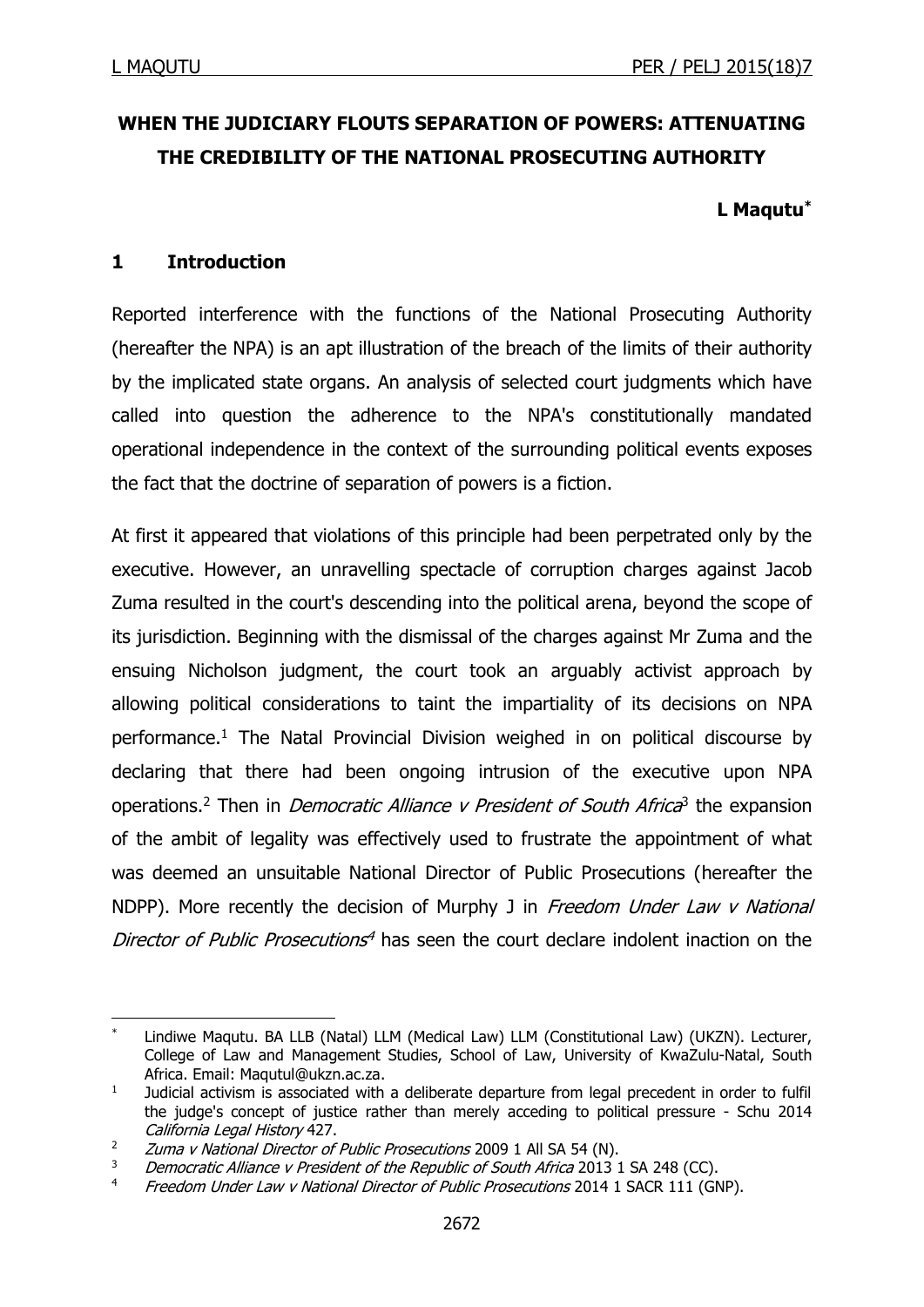1

part of the NDPP and in effect take over some functions of the prosecution by ordering immediate prosecutions.

For the purposes of this article a few cases<sup>5</sup> have been selected to illustrate how political events may endanger judicial independence, on the one hand, and the authoritative sway court judgments can wield in the political arena, on the other hand. At the outset the article explores the extent to which political forces endeavoured to weaken the stature of the courts as the Zuma saga unfolded, through the use of sustained pejorative rhetoric and the mobilisation of civil society. It argues that notwithstanding the methods used by some political groups to undermine the separation of powers, it was a judicial decision that lent credence to the eventual outcome. In juxtaposition to this, other cases illustrate that lately the courts appear to be interfering with executive authority, treading on the boundaries of separation of powers.

While the judiciary is the ultimate arbiter on the constitutionality of conduct, this article reveals that the supremacy of the *Constitution* does not provide a cocoon within which the judiciary operates, unaffected by political events. The immense powers afforded the judiciary may be effectively exercised only while society retains respect for the integrity of the courts. A judiciary constantly depicted as a yet to be transformed remnant of the apartheid past is left vulnerable to attempts by the executive to fetter its powers. In response, attempting to rein in executive authority through law, the judiciary appears to have overstepped the boundaries of separation of powers. The crucial question is whether the inroads of the courts into the constitutional powers of other functionaries may validate the accusation that the judiciary is complicit in "a minority tyranny that is using state institutions to undermine democratic processes". 6

 $5$  S v Zuma 2006 ZAKZHC 22 (20 September 2006); Zuma v National Director of Public Prosecutions 2009 1 All SA 54 (N); Democratic Alliance v President of the Republic of South Africa 2013 1 SA 248 (CC); Freedom Under Law v National Director of Public Prosecutions 2014 1 SACR 111 (GNP).

<sup>6</sup> Mokone 2012 http://www.timeslive.co.za/thetimes/2012/06/07/ramatlhodi-flays-the-judiciary.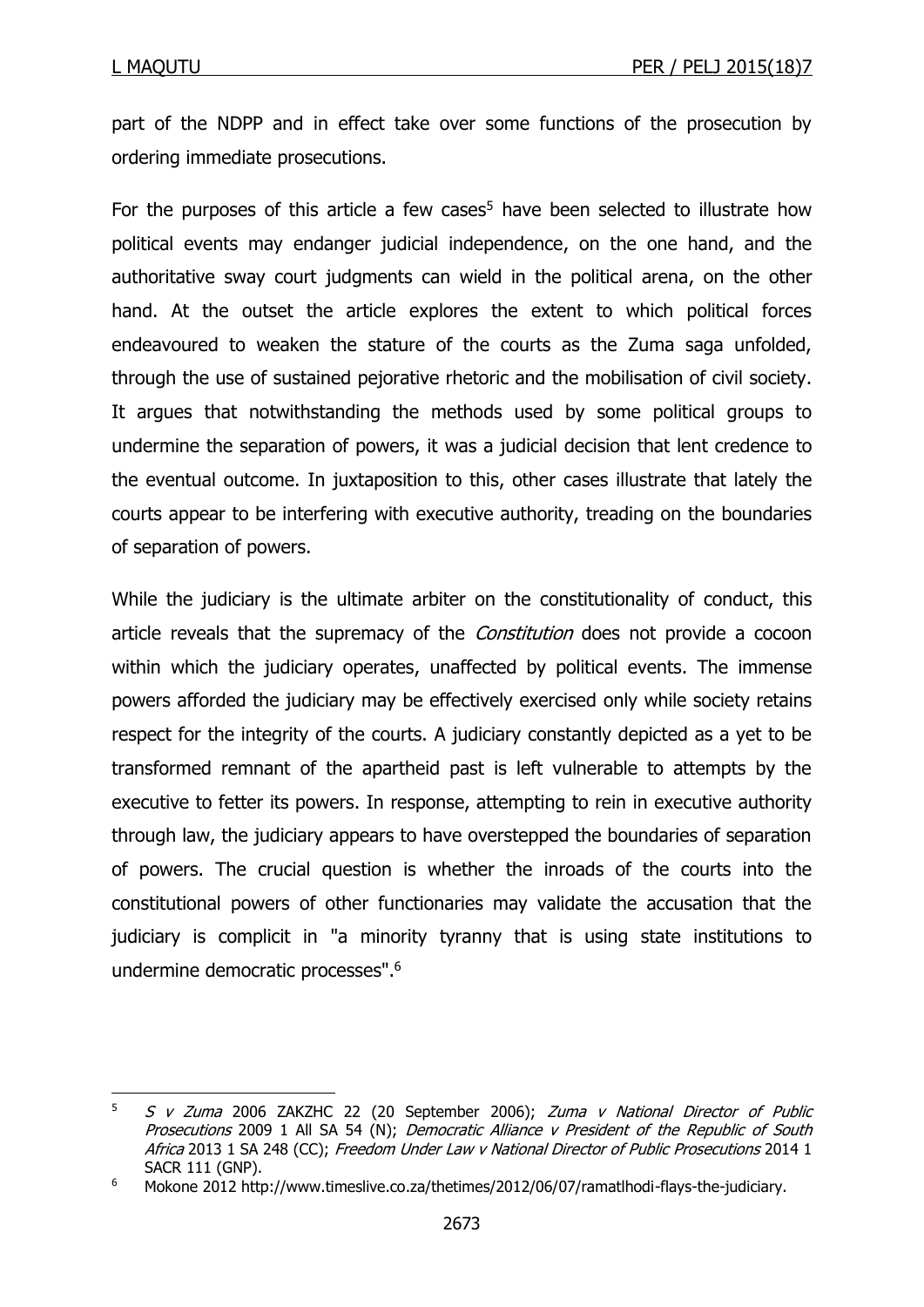# **2 The doctrine of separation of powers and the need to maintain judicial legitimacy**

The doctrine of separation of powers refers to the distinct functions given to the three organs of state concerning the exercise of governing power.<sup>7</sup> The legislature makes law, the judiciary interprets the law, and the executive must implement the law.<sup>8</sup> A complete separation of powers between the organs of state is unattainable, because the legislature enacts legislation in terms of which the courts must operate and the executive formulates policy on the implementation priorities, along with being tasked to enforce court judgments.<sup>9</sup> Also embedded in the doctrine is the principle of checks and balances which accommodates the "unavoidable intrusion of one branch on the terrain of another" in order to prevent misuses of power.<sup>10</sup> Langa CJ confirmed that:

It is a necessary component of the doctrine of separation of powers that courts have a constitutional obligation to ensure that the exercise of power by other branches of government occurs within constitutional bounds. But even in these circumstances, courts must observe the limits of their powers. $11$ 

Judges are not elected democratically and, as Rosenberg observes, because the judiciary does not have to account to an electorate it enjoys some measure of insulation from the political process when fulfilling its constitutional mandate.<sup>12</sup> The notion of judicial independence thus aims to forestall overt government influence on the judiciary.<sup>13</sup> It means to ensure that the judiciary makes decisions in accordance with the rule of law and the requirements of justice.<sup>14</sup>

The judiciary relies on the other organs of state, which are accountable to the citizenry, for ensuring obedience to and enforcement of the law. The court is therefore inclined to take the politics surrounding an issue into consideration to

<sup>7</sup> "[T]he structure of the [constitutional] provisions entrusting and separating powers between the legislative, executive and judicial branches reflects the concept of separation of powers" - Doctors for Life International v Speaker of the National Assembly 2006 6 SA 416 (CC) para 37.

<sup>8</sup> Ngang 2014 AHRLJ 659

<sup>&</sup>lt;sup>9</sup> Goldsworthy 2003 Wake Forest L Rev 453.

 $10$  Ex Parte: Chairperson of the National Assembly. In re: Certification of the Constitution of the Republic of South Africa 1996 4 SA 744 (CC) para 109.

<sup>&</sup>lt;sup>11</sup> Glenister v President of the Republic of South Africa 2009 1 SA 287 (CC) para 33.<br><sup>12</sup> Bosenberg 1992 *Paview of Politics* 369

<sup>&</sup>lt;sup>12</sup> Rosenberg 1992 *Review of Politics* 369.<br><sup>13</sup> Rosenberg 1992 *Review of Politics* 370:

Rosenberg 1992 Review of Politics 370; Kaufman 1980 Colum L Rev 691.

<sup>14</sup> Cross 2003 Ohio St LJ 195.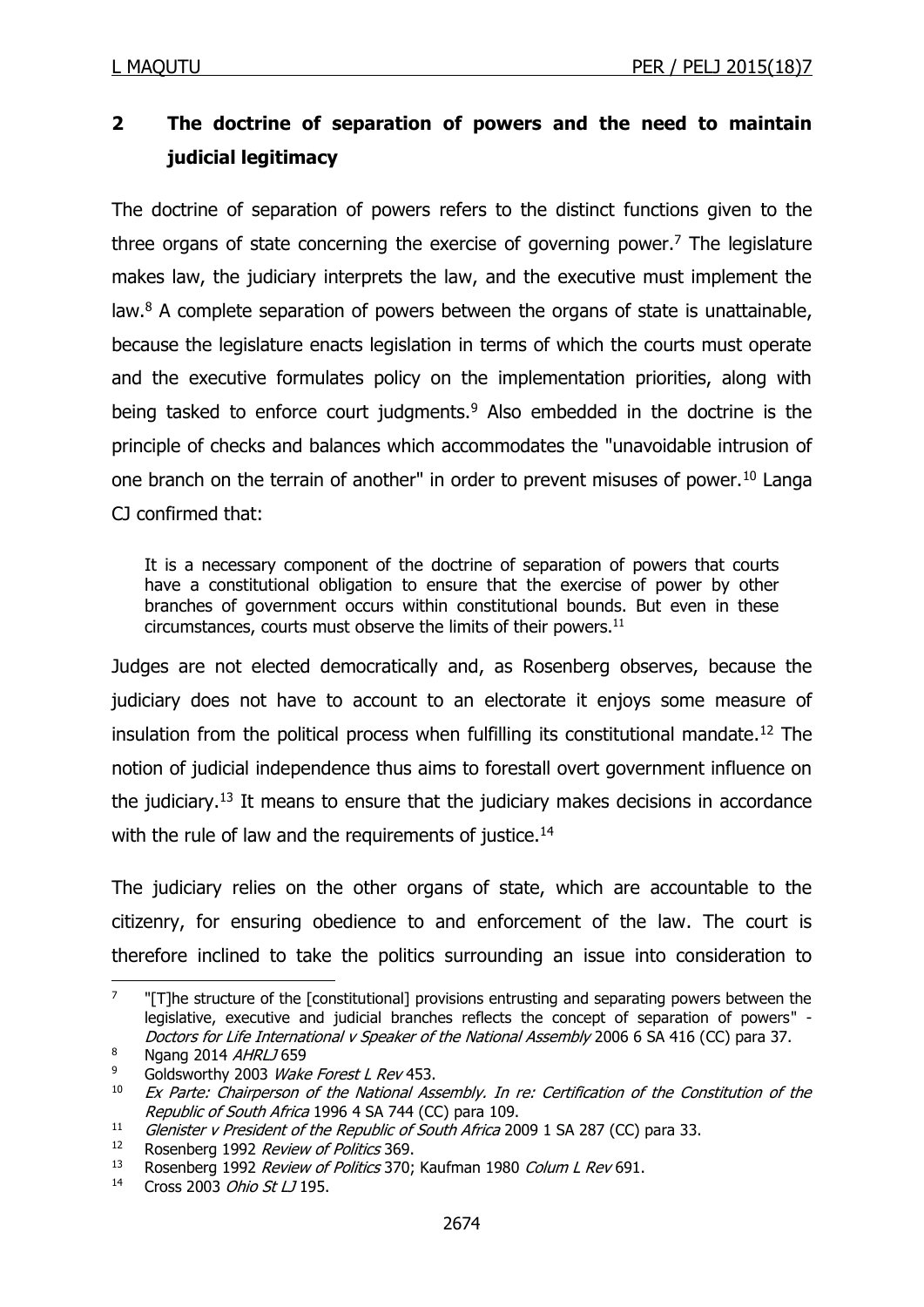determine whether its ruling will be obeyed.<sup>15</sup> While "contemporary attitudes within society" evinced in political discourse may be relevant, the task of the court is to deliver unbiased adjudication.<sup>16</sup> Political considerations should be "at the periphery  $$ not the core  $-$  of the judicial process".<sup>17</sup> Invariably the duty of the courts is to give effect to the rule of law in a manner consistent with constitutional prescripts.

Albie Sachs cautions against a judiciary that is remote from the society it serves and advocates "a judiciary that evolves to inhabit the world as it is".<sup>18</sup> At all times the court must be aware of the dominant opinions of the society over which it presides and balance this with its constitutional mandate.<sup>19</sup> What is expected is that decisions of court be "minimally affected" by the politics of the day.<sup>20</sup> When courts are drawn into the political arena, they should take cognisance of the opposing political interests and weigh them in the light of dominant public opinion in order to maintain relevance and legitimacy.<sup>21</sup> This should not unduly affect the impartiality of the adjudicative process.

In constitutional democracies, the interpretation of rights made by the courts prevails and is often given greater stature than that of the political community.<sup>22</sup> In the light of this, Justice Moseneke explained that "courts are bound by the democratic will of the people as expressed in legislative instruments that are constitutionally compliant". <sup>23</sup> Public opinion should not be a deciding factor in adjudication; $24$  however, decisions that go against public opinion place the courts at

<sup>&</sup>lt;sup>15</sup> Tushnet 2003 Wake Forest L Rev 823-824.

<sup>&</sup>lt;sup>16</sup> S v Makwanyane 1995 3 SA 391 (CC) paras 87-88.

<sup>&</sup>lt;sup>17</sup> Furman v State of Georgia 408 US 238 (1972) 443.<br><sup>18</sup> Tolsi 2012 http://mg.co.za/article/2012-96-14-iudic

<sup>18</sup> Tolsi 2012 http://mg.co.za/article/2012-96-14-judicial-autonomy-frightens-the-JSC.

<sup>19</sup> Moseneke 2009 http://lectures.nmmu.ac.za/getmedia/7eb1c53b-9e83-40a3-a6df-c9c065cdc090/ Inagural-Griffiths-And-Victoria-Mxenge-Memorial-Lecture?disposition=attachment 23.

<sup>&</sup>lt;sup>20</sup> Rosenberg 1992 *Review of Politics* 371.<br><sup>21</sup> Davis and Le Poux *Precedents and Pose* 

<sup>&</sup>lt;sup>21</sup> Davis and Le Roux *Precedents and Possibility* 188.

<sup>22</sup> Neocosmos "Rethinking Politics" 66-67.

<sup>23</sup> Moseneke 2009 http://lectures.nmmu.ac.za/getmedia/7eb1c53b-9e83-40a3-a6df-c9c065cdc090/ Inagural-Griffiths-And-Victoria-Mxenge-Memorial-Lecture?disposition=attachment 19.

<sup>&</sup>lt;sup>24</sup> S v Makwanyane 1995 3 SA 391 (CC) para 88: "If public opinion were to be decisive, there would be no need for constitutional adjudication. The protection of rights could be left to Parliament.. The very reason for establishing the new legal order, and for vesting the power of judicial review of all legislation in our courts, was to protect their rights adequately through the democratic process."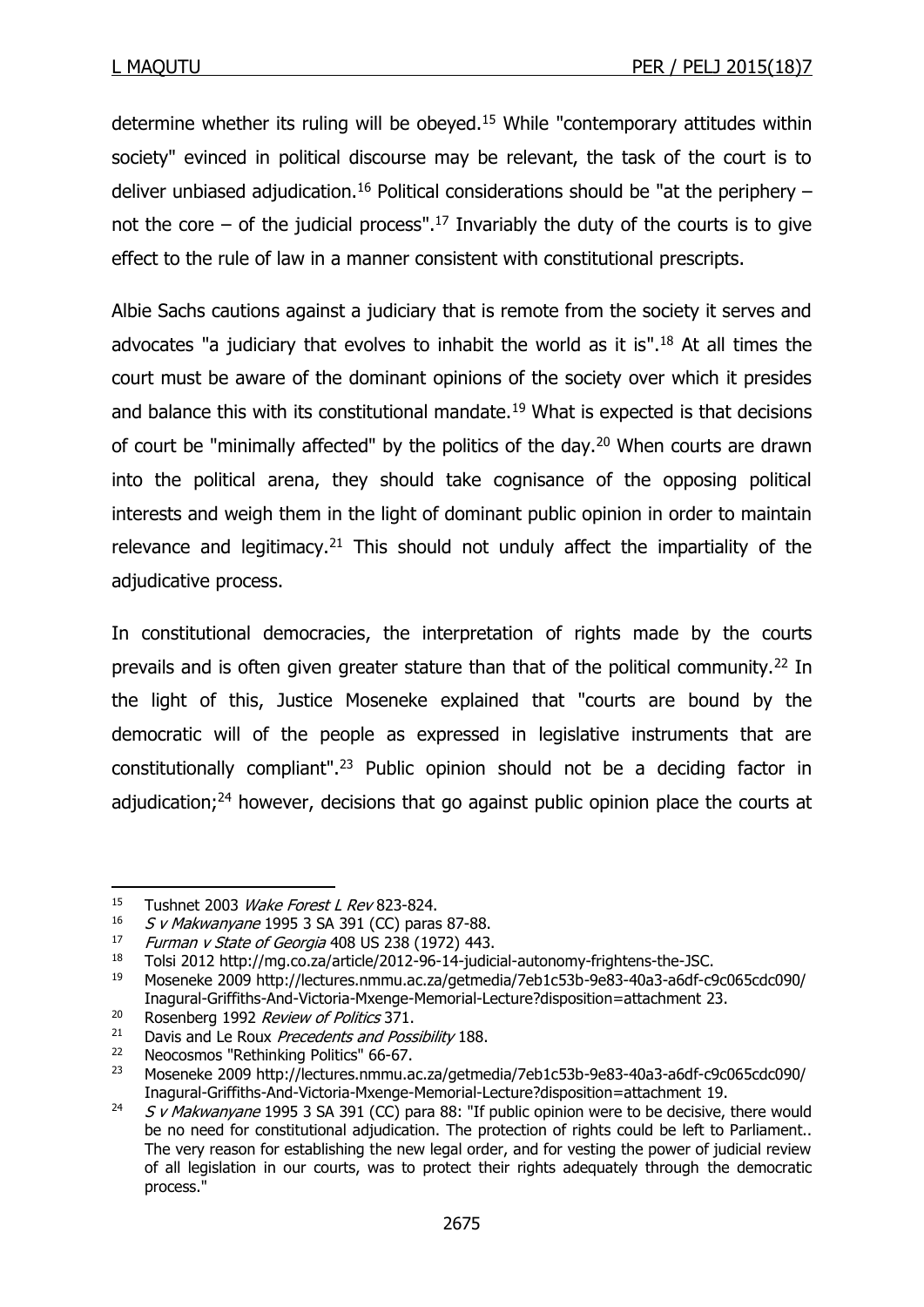risk of losing public support.<sup>25</sup> Mindful of this, in order not to diminish their authority courts endeavour to make decisions that are likely to be respected and implemented.<sup>26</sup> Judges venture to justify unpopular decisions in their judgments in order to persuade the public of the correctness and constitutionality of the stance taken.<sup>27</sup> The aim is to build up and fortify "institutional legitimacy"; support for the courts that is not easily shaken or demolished when the court makes unpopular decisions. <sup>28</sup> Nonetheless a number of strategies have been used by the political sphere to influence court judgments.

# **3 Threats to the independence of the judiciary**

# **3.1 Proposed legal measures**

The legal and political happenings surrounding the levelling of corruption charges against Jacob Zuma coincided with several measures proposed by the executive, in an effort to alter the demographically unrepresentative composition of the judiciary. As early as 2003, the executive and the judiciary were thrashing out appropriate measures for achieving a transformed judiciary, with the executive proposing measures that would effectively inhibit the independence of the courts and increase executive control.<sup>29</sup>

On the 8<sup>th</sup> of January 2005, then President Mbeki in an address remarked as follows:

[W]e are confronted by the ... important challenge to transform the collective mind set of the judiciary to bring it into consonance with the vision and aspirations of the millions who engaged in the struggle to liberate our country from white minority domination. The reality can no longer be avoided that many within our judiciary cannot see themselves as being part of these masses, accountable to them ... [i]f this persists too long, it will inevitably result in popular antagonism towards the

 $25$  Du Plessis 2002 SAJHR 9.

<sup>&</sup>lt;sup>26</sup> Roux "Assessing the Social Transformation Performance" 225.

 $27$  According to Du Plessis "[t]he process of reasoning adopted by judges must be informed by the eventual goal of reaching a judgement that may command the allegiance, upon deeper reflection, even of those who find a result disagreeable ..." - Du Plessis 2002 SAJHR 34.

<sup>&</sup>lt;sup>28</sup> Roux "Assessing the Social Transformation Performance" 225.<br><sup>29</sup> Albertyn 2006 *SA IHR* 126: Rosenberg believes that the nurno

Albertyn 2006  $S$ AJHR 126; Rosenberg believes that the purpose behind such changes is usually to direct courts towards decisions that the dominant polity prefers - Rosenberg 1992 Review of Politics 378.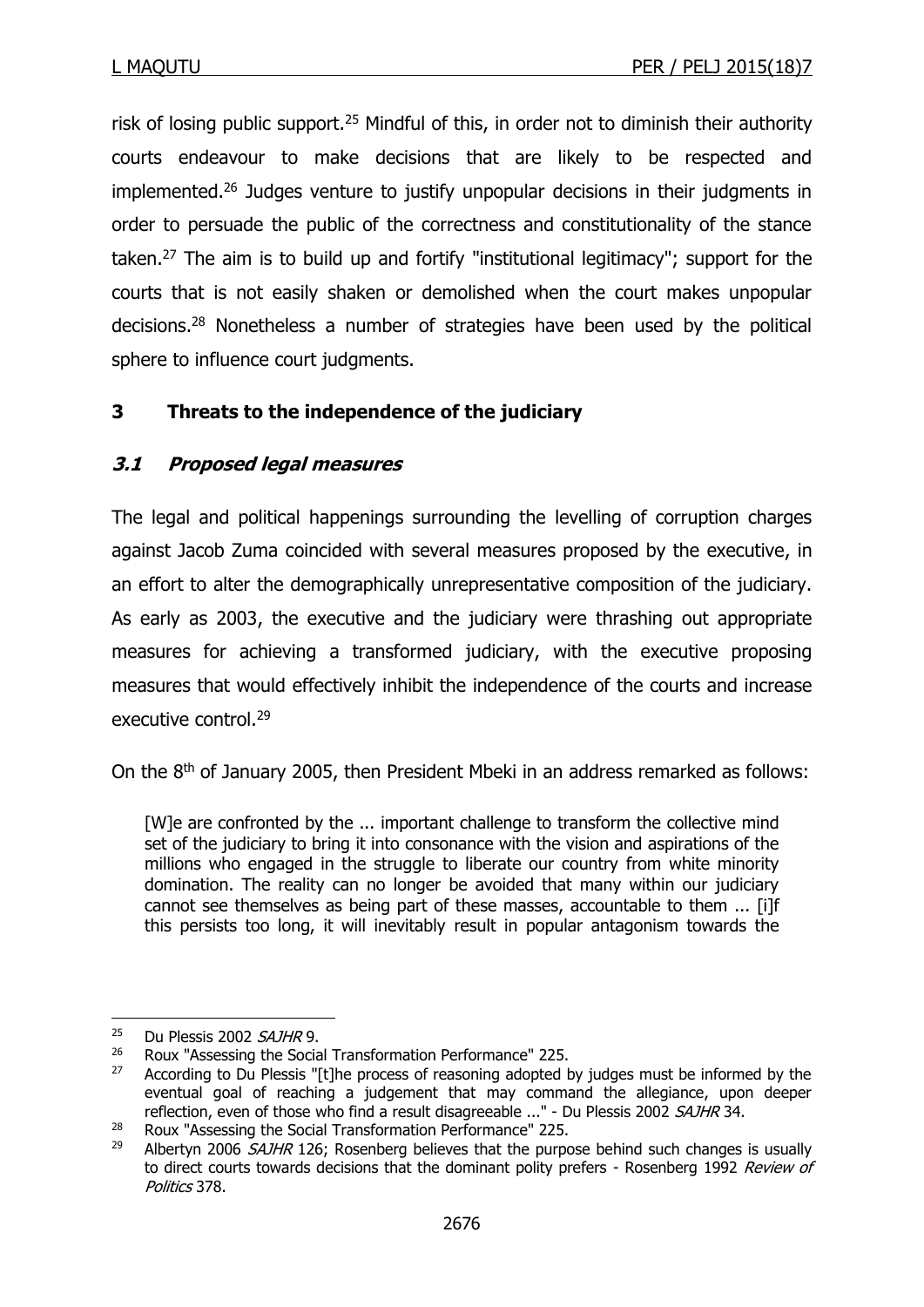judiciary and our courts, with serious negative consequences for the democratic system as a whole. $30$ 

Subsequently in April 2005 draft Bills $31$  which included a proposed constitutional amendment were put forward. Essentially these proposed constitutional and legislative amendments would have:-

- placed the judiciary under the authority of the Minister of Justice with regard to the "administration and budget of all courts";
- allowed the minister almost unchecked power to make rules of court;
- required judges to undergo government-controlled judicial training; and
- allowed for the lodging of complaints against judges, where the complaints were not decided upon by their peers.<sup>32</sup>

The Bills were resisted by the legal fraternity on the basis that they would undermine judicial independence.<sup>33</sup>

Legislative measures aimed at enhancing executive control over judicial appointments and the overall administration of the courts effectively weaken the independence of courts. Comaroff and Comaroff coined the term "lawfare"<sup>34</sup> to describe such instances, where the primary mission of the introduction of legal measures is to cloak the misuse of power by embedding it in the legitimacy of the legal order.<sup>35</sup> Similarly, Davis and le Roux point out that constitutionalism has created a "juridification" of the political realm, where the executive uses the law to legitimise or "launder brute power".<sup>36</sup> It is against this looming backdrop of the threat of legal measures to curtail judicial independence that the NPA story of corruption charges against Jacob Zuma unfolded.

**<sup>.</sup>** <sup>30</sup> ANC 2005 http://www.anc.org.za/show.php?id=55.

 $31$  Constitution Fourteenth Amendment Bill (Draft) (GN 2023 in GG 28334 of 14 December 2005); Superior Courts Bill B52 of 2003 (Working Draft of 19 October 2005).

<sup>&</sup>lt;sup>32</sup> Section 165 Constitution Fourteenth Amendment Bill (Draft) (GN 2023 in GG 28334 of 14 December 2005); Superior Courts Bill B52 of 2003 (Working Draft of 19 October 2005); Nyalunga 2006 INGOJ 030-031; Jeffery Chasing the Rainbow 53.

 $33$  Spilg 2006 Advocate 5-7.

Defined as "the resort to legal instruments, to violence inherent in law, to commit acts of political coercion, even erasure" - Comaroff and Comaroff 2007 Social Anthropology 144.

<sup>&</sup>lt;sup>35</sup> Comaroff and Comaroff 2007 Social Anthropology 145.

<sup>&</sup>lt;sup>36</sup> Davis and Le Roux Precedents and Possibility 189.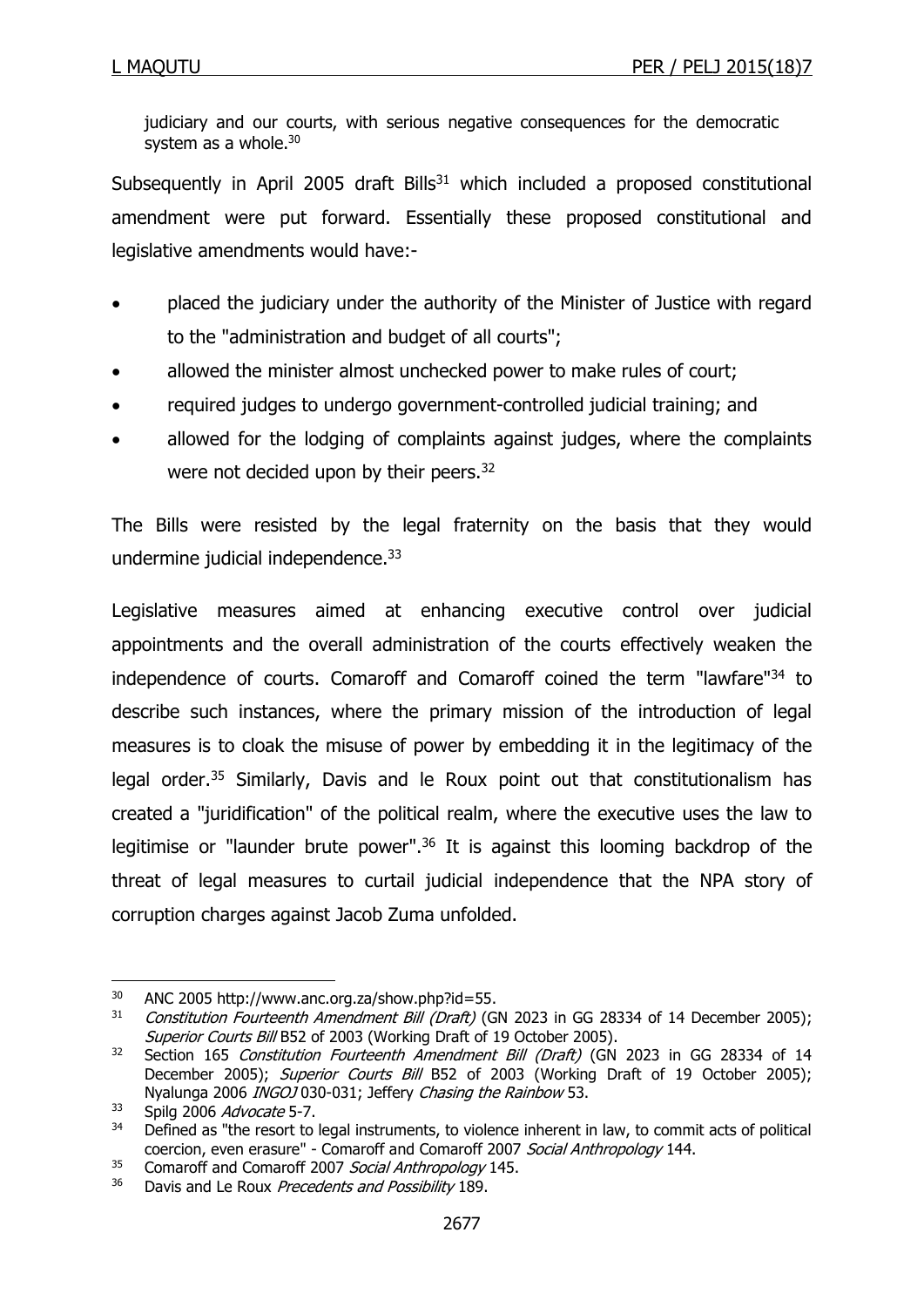# **3.2 Political methods employed**

The pending prosecution of Mr Zuma was politicised to such an extent that even the courts, where much of the fracas took place, were indicted as having a partisan interest when deciding the outcome. In this instance the court served as a theatre for political strife.<sup>37</sup> During the heated exchange of opinions, the integrity of the court could not remain unscathed - whatever decision it reached. When decisions were out of favour with the popular mind-set the reputation of the courts became even more precarious.

The politicisation of the Zuma tale in the public discourse commenced with the enigmatic statement of the NDPP in 2003, to the effect that while the prosecution had a *prima facie* case against Mr Zuma, it lacked sufficient evidence to prosecute him.<sup>38</sup> The implication was that Mr Zuma was guilty of criminal wrongdoing even though he was not going to be charged. Bekink speculates that the decision not to prosecute Mr Zuma with Mr Shaik may indicate that as early as 2003 there was already political interference at play. <sup>39</sup> Nicholson J commented as follows:

Given that a decision was made to prosecute Mr. Shaik and his corporate entities, the decision not to prosecute [Mr. Zuma], when there was a prima facie case and bribery is a bilateral crime, was bizarre to say the least. $40$ 

In June 2005 when Mr Shaik was convicted of corruption, the court found that Mr Shaik and Mr Zuma had had an unbecoming "mutually beneficial symbiosis". <sup>41</sup> The subsequent dismissal of Mr Zuma as deputy president of South Africa ignited fervent protest from the ANC Youth League and COSATU, that Mr Zuma was being

 $37$  Davis and Le Roux *Precedents and Possibility* 191.

Suttner 2010 Concerned African Scholars 21. In the Nicholson judgement the press statement is quoted as follows: "After careful consideration in which we looked at all the evidence and facts dispassionately, we have concluded that, whilst there is a *prima facie* case of corruption against the Deputy President, our prospects of success are not strong enough. That means that we are not sure if we have a winnable case." - Zuma v National Director of Public Prosecutions 2009 1 All SA 54 (N) para 147.

<sup>39</sup> Bekink 2009 http://blogs.up.ac.za/ipoj.php 2.

<sup>&</sup>lt;sup>40</sup> *Zuma v National Director of Public Prosecutions* 2009 1 All SA 54 (N) para 150. In contrast Harms DP in National Director of Public Prosecutions v Zuma 2009 2 SA 277 (SCA) para 43 stated: "... prima facie [may connote that there is] evidence of the commission of a crime which is nonetheless insufficient to satisfy the threshold of a reasonable prospect of success, [regard being had to] the burden of proof in a criminal case … while corruption involves two people [the fact that one is guilty is not evidence of the guilt of the other]".

<sup>41</sup> S v Shaik 2007 1 SACR 142 (D) 190H.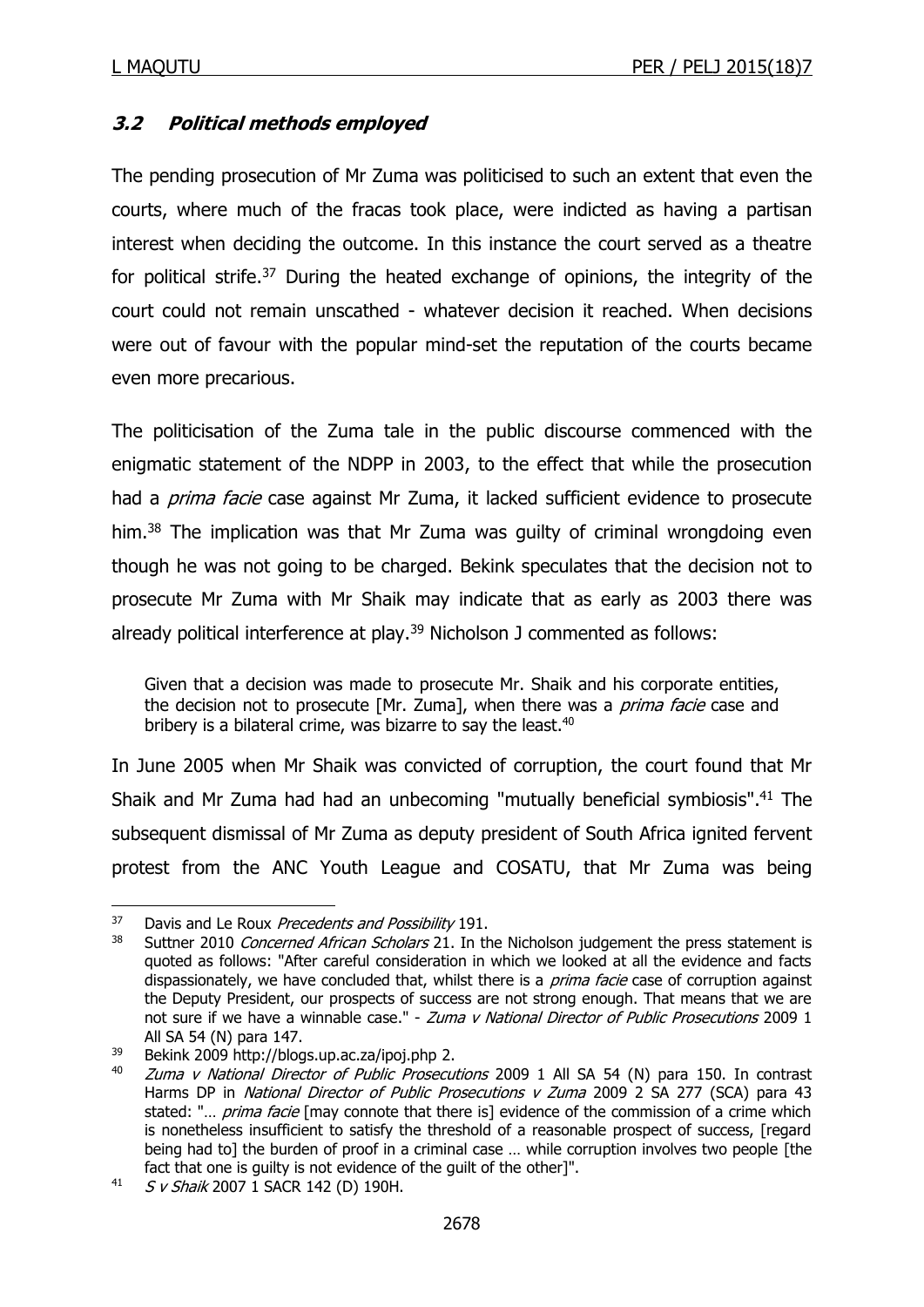subjected to a "trial by the media," a conviction by proxy through his association with Mr Shaik.<sup>42</sup> The judiciary was criticised by COSATU and the ANC Youth League respectively in the following manner:

... the trial of Shabir Shaik was nothing but a political trial of the Deputy President in absentia. The choice of a long retired judge who is a former Justice Minister of the then Rhodesia indicates the extent to which the country have not succeeded to transform its judicial system.

... we have come to the conclusion that the judge himself, by unduly pronouncing on the quiltiness of the Deputy President in his *absentia*, is in fact issuing a political verdict.<sup>43</sup>

The reference to Judge Squires' position as Minister of Justice in Rhodesia depicted the learned judge as a colonial relic whose judgment was premised on an exploitative and racist mentality; the implication being that lack of transformation had rendered the South African courts much the same.<sup>44</sup> Shortly after the Shaik conviction, Mr Zuma was in fact charged with a number of corruption-related charges. However, the relentless criticism which followed the Shaik conviction fuelled suspicions that Mr Zuma could not be afforded a fair trial before South Africa's judiciary in its current form. The next court ruling which significantly affected the political tide was issued by judge Msimang.

# **4 Political undertone in dismissal of charges fuels the narrative**

In September 2006, following a request by the state for a postponement of the hearing of charges against Mr Zuma, the Natal Provincial Division (as it then was) per Msimang J struck the corruption case off the court roll. In doing so, Judge Msimang noted that the "struggle credentials" of Mr Zuma were "legendary and impeccable," ensuring that he was "respected and idolised" by a significant portion of the community.<sup>45</sup> This apparently reverent attitude towards Mr Zuma contradicts the notion that "litigants, irrespective of their status," are viewed as having equal

<sup>42</sup> Lodge 2009 Representation 129; Matshiqi 2007 http://www.csvr.org.za/archive/index.php/ publications/1512-undamaged-reputations-implications-for-the-south-african-criminal-justicesystem-of-the-allegations-against-and-prosecution-of-jacob-zuma.html 10.

<sup>43</sup> COSATU 2005 http://www.cosatu.org.za/show.php?ID=1133; Bruce 2007 http://www.csvr. org.za/old/wits/articles/artdb31.htm.

<sup>44</sup> Hammett 2010 Political Geography 92.

 $45$  S v Zuma 2006 ZAKZHC 22 (20 September 2006) 5, 12.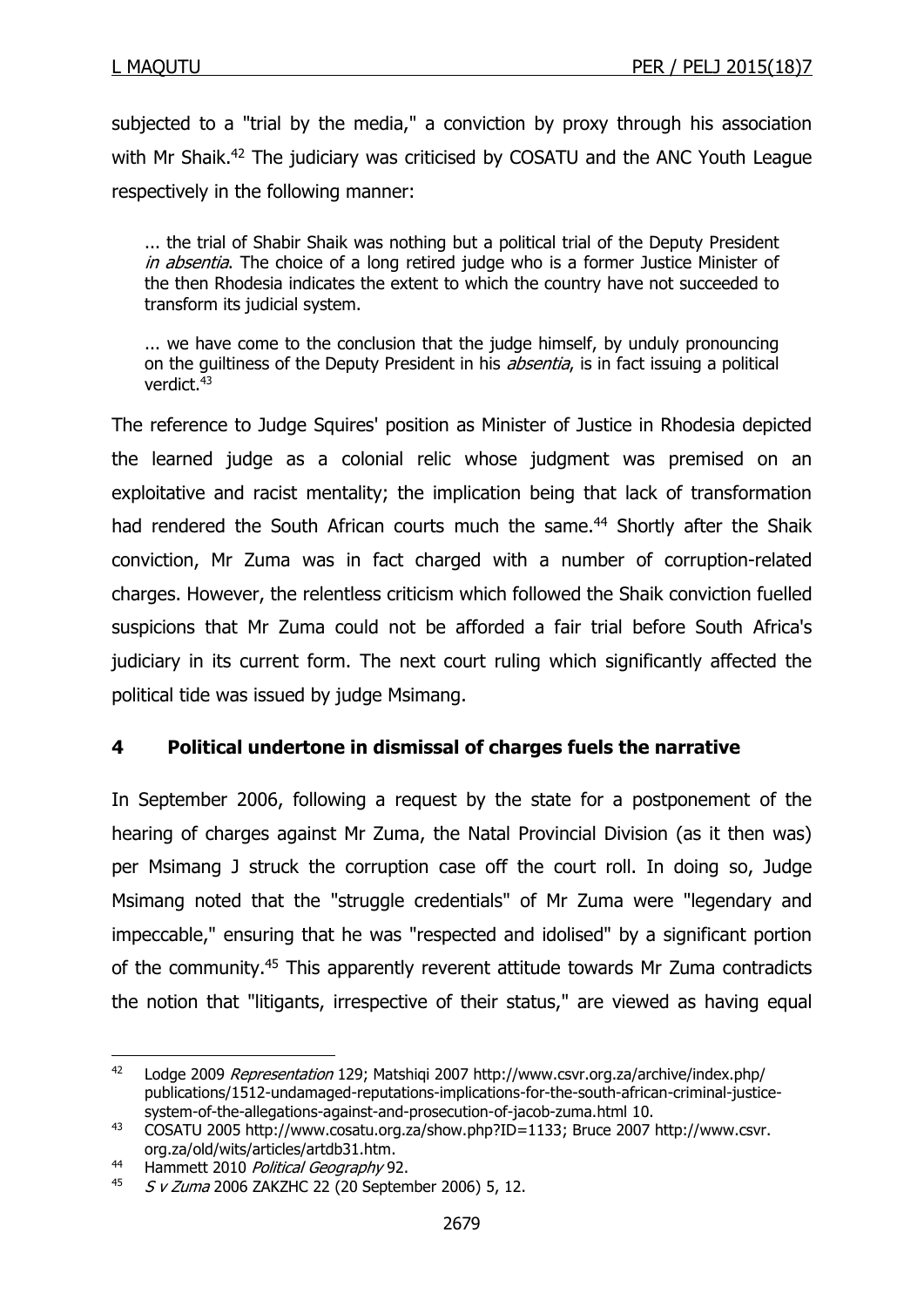status before the courts.<sup>46</sup> The court bemoaned the fact that the prejudice suffered by Mr Zuma caused by the negative publicity "engendered" by his prosecution resembled:

... the kind of punishment that ought only to be imposed on convicted persons and [the prejudice was] therefore inimical to the right to be presumed innocent enshrined in the Constitution.<sup>47</sup>

Judge Msimang declared that the premature and "ill-advised" charging of Mr Zuma, only twelve days after the conviction of Mr Shaik, was characterised by a situation in which "the state case limped from one disaster to another";<sup>48</sup> which the court resolved should not be visited on the accused. The justification of the court for its decision was viewed by Zuma supporters as confirmatory of the alleged persecution of Mr Zuma by the NPA at the behest of the Presidency.<sup>49</sup>

Following his election as ANC president at the 2007 Polokwane ANC conference, Mr Zuma was arraigned afresh on a range of charges including money laundering and fraud. Again disparaging remarks were levelled against the integrity of the judiciary.<sup>50</sup>

In July 2008 the Constitutional Court confirmed the validity of the search-and-seizure warrants executed against Mr Zuma, and ruled that the evidence collected was admissible.<sup>51</sup> In the wake of this decision, there was a concerted effort from supporters of Mr Zuma to discredit the NPA and the courts, which were referred to as "counter revolutionary".<sup>52</sup> The use of the term positioned the judiciary in the

<sup>1</sup>  $46$  S v Zuma 2006 ZAKZHC 22 (20 September 2006): "[h]is standing in the community will not alter his position in the eyes of the law"; National Director of Public Prosecutions v Freedom Under Law 2014 4 SA 298 (SCA) para 19.

 $47$  S v Zuma 2006 ZAKZHC 22 (20 September 2006) 20.

<sup>48</sup> S v Zuma 2006 ZAKZHC 22 (20 September 2006) 22.

<sup>49</sup> Following the dismissal COSATU General Secretary Zwelinzima Vavi said to a crowd of supporters there was "... a difference between rumouring and actual justice ... [f]or today justice has prevailed". - Mail & Guardian Staff Reporter 2006 http://mg.co.za/article/2006-09-20-zuma-casestruck-from-the-roll. The SACP stated "... we always have maintained that comrade Jacob Zuma has not been treated fairly by the national prosecuting authority". - Anon 2006 http://www.news24.com/SouthAfrica/Archives/ZumaFiles/Zuma-can-be-charged-again-20060920.

<sup>&</sup>lt;sup>50</sup> Le Roux 2008 http://mg.co.za/article/2008-01-12-zuma-backers-put-sa-judges-on-trial.<br>51 Thint (Ph) Ltd v National Director of Bublic Procesutions 2008 12 BCLB 1197 (CC)

 $51$  Thint (Pty) Ltd v National Director of Public Prosecutions 2008 12 BCLR 1197 (CC).<br> $52$  Anon 2008 http://www.pdlive.co.za/articles/2008/07/18/to-which-revolution-are-th

<sup>52</sup> Anon 2008 http://www.bdlive.co.za/articles/2008/07/18/to-which-revolution-are-they-counter? service=print.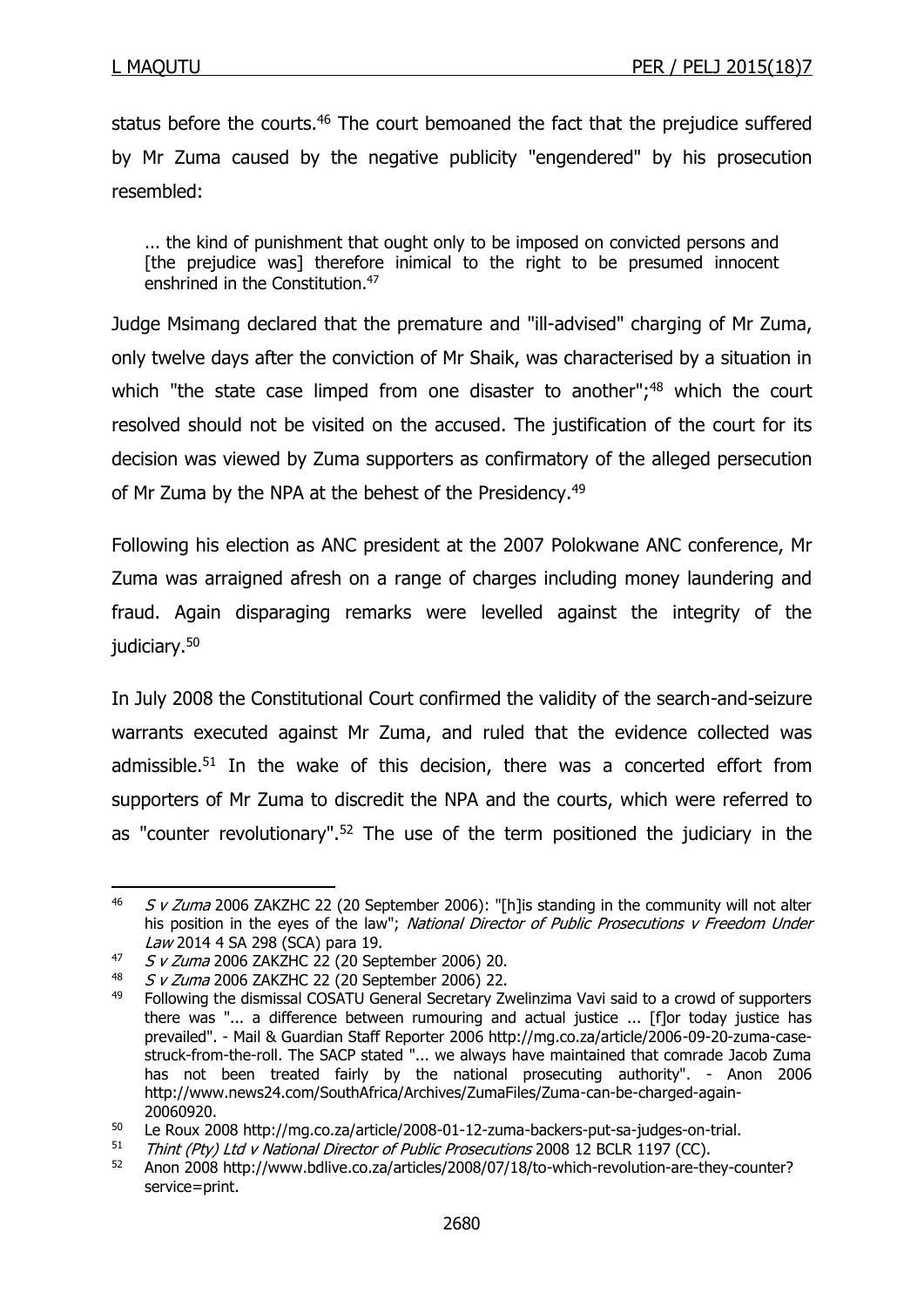alleged conspiracy, taking instructions from those who are resisting inevitable change.<sup>53</sup> The June 2008 statement of then ANC Youth League President, Julius Malema, that he was prepared to "kill for Zuma", was followed by the COSATU general secretary announcing "for our revolution we are prepared to shoot to kill";<sup>54</sup> the cumulative threat of which was aimed at putting pressure on the judiciary and the prosecution to halt the Zuma corruption proceedings.

# **5 The Nicholson judgment: a political statement**

Analysing and critiquing the decisions of the bench by lawyers and society in general is expected in a healthy democracy. Such debate ensures that the requisite standard of adjudication is maintained at a high level. Left unchecked and accompanied by threatening ultimatums, it places judicial authority in jeopardy. Raging criticism lowers the stature of the courts in the eyes of the public and may place the court in the untenable position of attempting to garner favour with the dominant political mindset in order to save itself from being rendered irrelevant. Rosenberg identified the following conditions which can give rise to just such judicial capitulation:

- following the political victory, endorsed by the electorate, of forces critical of previous court decisions or fearful of decisions to be made by the courts;<sup>55</sup>
- where there has been intense displeasure with court decisions;
- where the faction opposed to the court has enough power to bring into being measures that curb judicial independence.

In these situations the judiciary either avoids decisions in opposition or makes a strategic retreat in the face of extreme hostility.

It was just such a "climate of menace" which prevailed in the days leading to the Nicholson hearing.<sup>56</sup> An application was brought before Nicholson J wherein it was argued that the NPA decisions to prosecute Mr Zuma, taken in June 2005 and again

<sup>53</sup> Southall "Zunami!" 21. The term "counter revolutionary" was used by former president Thabo Mbeki when describing accusations levelled against him; that he was behind a plot to stand in the way of Mr Zuma's political aspirations.

<sup>54</sup> Mail & Guardian Staff Reporter 2008 http://mg.co.za/article/2008-06-17-we-are-prepared-to-diefor-zuma.

<sup>&</sup>lt;sup>55</sup> Rosenberg 1992 *Review of Politics* 378.

<sup>&</sup>lt;sup>56</sup> Jeffery Chasing the Rainbow 71; Davis and Le Roux Precedents and Possibility 192.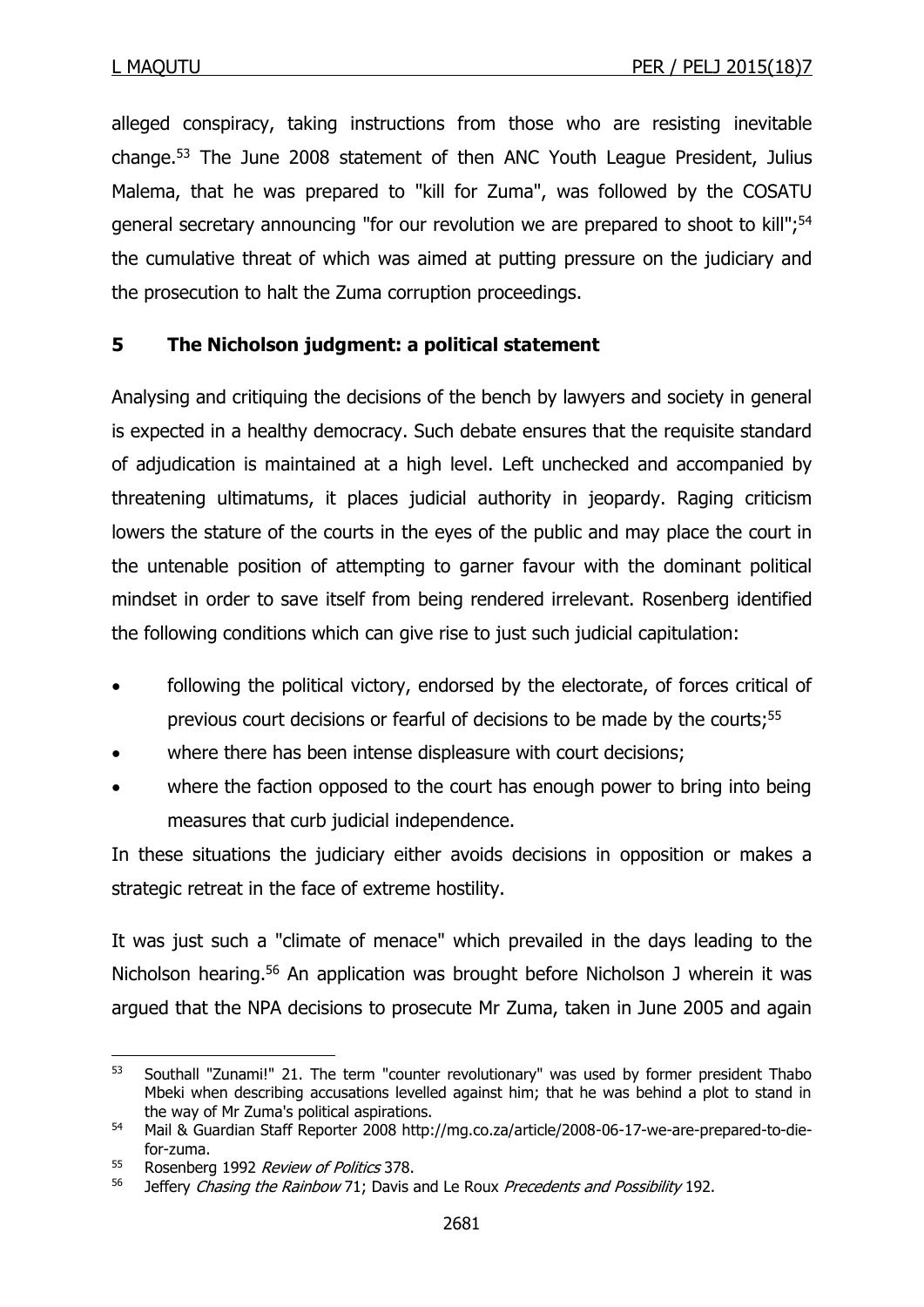in December 2007, ought to be declared invalid.<sup>57</sup> In essence Mr Zuma (the applicant) contended that the decision to prosecute him was a review of the 2003 decision not to prosecute, and that prior to the decision being made Mr Zuma was entitled to make representations to the NPA in terms of section 179(5)(d) of the Constitution.<sup>58</sup> The state (as respondent) argued that the court was precluded from considering the matter because a decision to institute prosecution does not amount to administrative action under the Promotion of Administrative Justice Act (hereafter PAJA).<sup>59</sup> Section 1(ff) of PAJA states that an administrative action, a decision taken by an organ of state which adversely affects the rights of any person, does not include a decision to institute or to continue prosecution.<sup>60</sup>

In its judgment the court held that the review was based on the inadequacies of the process<sup>61</sup> and not the merits of the actual decision made;<sup>62</sup> that the jurisdictional facts<sup>63</sup> in section 179(5)(d) required consultations and representations from the accused to precede the decision. Therefore, since the procedure was flawed, the decision to prosecute was not made in terms of section 179(5)(d), thus making it reviewable under PAJA.<sup>64</sup> The court held that the NDPP was obliged to hear representations from the applicant prior to making the decision to prosecute.<sup>65</sup>

Judge Nicholson then turned to the argument (put forward by the applicant) that the NDPP had in 2003 made an invitation to the applicant, or in the alternative society at large, to make representations on the prosecution of the applicant; thus creating a legitimate expectation that representations would be heard prior to any decision

**<sup>.</sup>**  $57$  *Zuma v National Director of Public Prosecutions* 2009 1 All SA 54 (N) (hereafter *Zuma v NDPP*) para 18.

 $58$  *Zuma v NDPP* paras 52-53.

<sup>59</sup> *Zuma v NDPP* para 57.

 $60$  Section 1(ff) Promotion of Administrative Justice Act 3 of 2000.

 $61$  In that Zuma was not given the opportunity to make representations to the NPA before the decision was taken to launch a prosecution.

 $\frac{62}{63}$  *Zuma v NDPP* para 63.

Criticism of this doctrine of jurisdictional facts used by the court is that it permits courts to increase their review powers at will - Klaaren and Roux 2010 J Afr L 147.

 $64$  *Zuma v NDPP* para 64.

<sup>&</sup>lt;sup>65</sup> *Zuma v NDPP* para 126.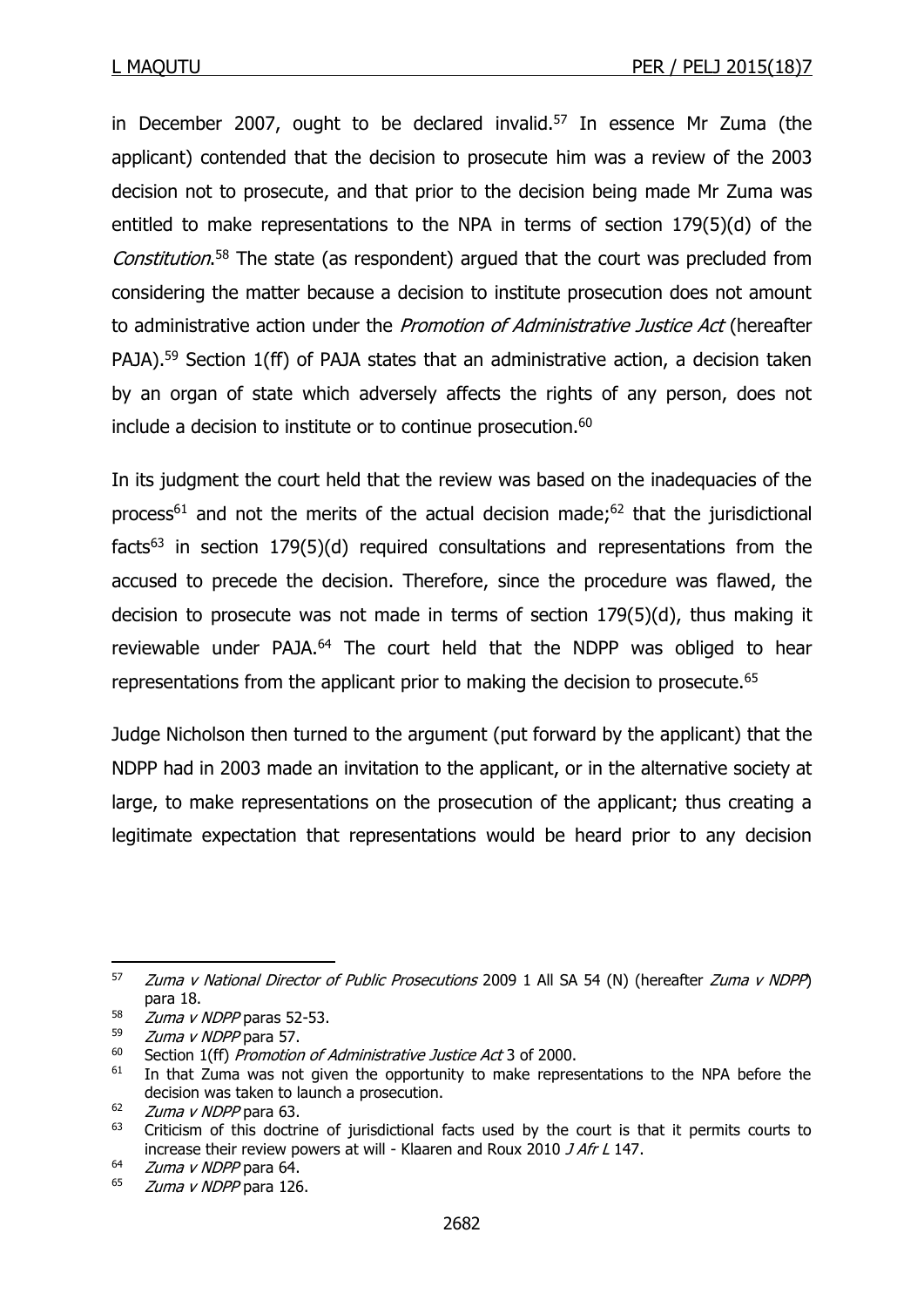being made.<sup>66</sup> The press statement referred to as the invitation includes the following:

We have never asked for nor sought mediation. We do not need mediation ... However, we have no objection to people making representations to us, be it in respect of prosecutions or investigations. In terms of section 22(4)(c) of the Act, we are bound to consider representations.<sup>67</sup>

The court held that this was a promise, "a solemn undertaking" to consider representations, which was never withdrawn. $68$  Furthermore, according to Nicholson J the statement also amounted to an invitation which afforded the applicant a legitimate expectation to make representations which the NDPP told the applicant he (the NDPP) was duty bound to consider. $69$ 

Under the guise of evaluating the legitimacy of the expectation of the applicant to be heard by the NPA, the court embarked on an exploration of the background and context in which the decisions whether or not to prosecute the applicant were made.<sup>70</sup> In reality, the court recounted events which in its view were spearheaded by the executive branch of government and amounted to deliberate compromising of the independence of the NPA. Nicholson J departed from the issues placed before him for determination and proceeded to make judicial findings upon the politics surrounding the charging of Mr Zuma. In doing so, the learned judge made it clear which side of the "titanic political struggle between the applicant and the President<sup>"71</sup> was favoured by the court.

The court made a number of findings in order to buttress its conclusion of executive interference aimed at the political castration of Mr Zuma. Nicholson J pointed out that the decision to fire Mr Zuma from the deputy presidency of the country, following the conviction of Mr Shaik, was, though not illegal, unfair and unjust when one considered that Mr Zuma had not been given an opportunity to defend

<sup>&</sup>lt;sup>66</sup> *Zuma v NDPP* para 127.

 $\frac{67}{68}$  *Zuma v NDPP* para 128

 $^{68}$  *Zuma v NDPP* para 131

 $\frac{69}{70}$  *Zuma v NDPP* para 224. Zuma v NDPP para 163.

 $71$  Zuma v NDPP para 170.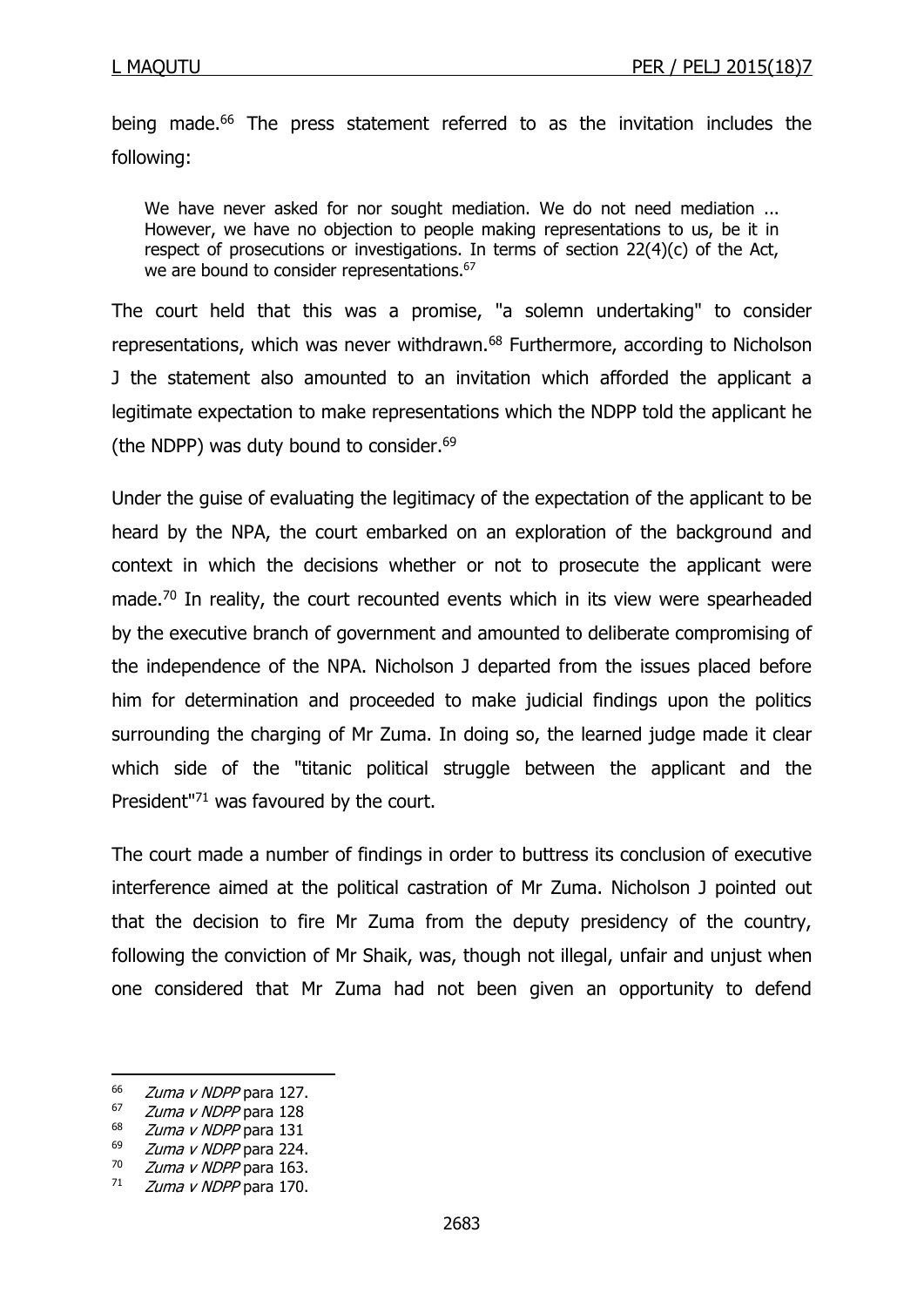himself.<sup>72</sup> The court remarked that the decision of then president Mbeki to stand as party leader for the ANC, when the *Constitution* barred him from seeking a third term as president of the country, did not accord with the "Westminster system we espouse.<sup>"73</sup> The response of the Supreme Court of Appeal (SCA) to these findings per Harms DP highlights the fact that the "propriety and legitimacy" of the two decisions was not in issue before Nicholson J. <sup>74</sup> Furthermore, former president Mbeki had not been called upon to explain or justify them.

The press conference where the NDPP thanked the minister for his support led judge Nicholson to infer that there was political meddling in the decision of the NPA not to prosecute Mr Zuma.<sup>75</sup> The court was bold in its assertion that it was unlikely that the Minister of Justice acted without the knowledge of the President.<sup>76</sup> Beyond this, the court looked to the suspension of the NDPP, Mr Pikoli, on an unrelated matter, as cause for the "inescapable conclusion that" former president Mbeki routinely interfered in the decisions of the NPA.<sup>77</sup> Based on this, the court took the view that the next NDPP had to have been aware that disobedience of the former president would amount to professional suicide.<sup>78</sup>

Nicholson J found merit in the argument that the timing of the charging of Mr Zuma coincided with "critical moments in the political process", the latest indictment having followed a political defeat of former president Thabo Mbeki in Polokwane, a clear sign of pervasive political interference.<sup>79</sup> The court concluded that "all the machinations ... form part of some great political contest".<sup>80</sup>

By entangling findings of political manipulation with the charges brought against Mr Zuma, the learned judge all but obliterated the distinction between evidence of a political conspiracy and the cogency of the evidence of corruption. The fact that there may have been a conspiracy is not evidence of Mr Zuma's innocence; nor does

<sup>72</sup> *Zuma v NDPP* para 158.

 $73$  *Zuma v NDPP* para 173.

<sup>74</sup> National Prosecuting Authority v Zuma 2009 2 SA 277 (SCA) para 18.

Zuma v NDPP paras 189, 190, 191.

 $\frac{76}{77}$  *Zuma v NDPP* para 196.

 $\frac{77}{78}$  *Zuma v NDPP* para 201.

 $\frac{78}{79}$  *Zuma v NDPP* para 207.<br> $\frac{78}{79}$  *Zuma v NDPP* paras 209

Zuma v NDPP paras 209, 210.

<sup>80</sup> *Zuma v NDPP* para 237.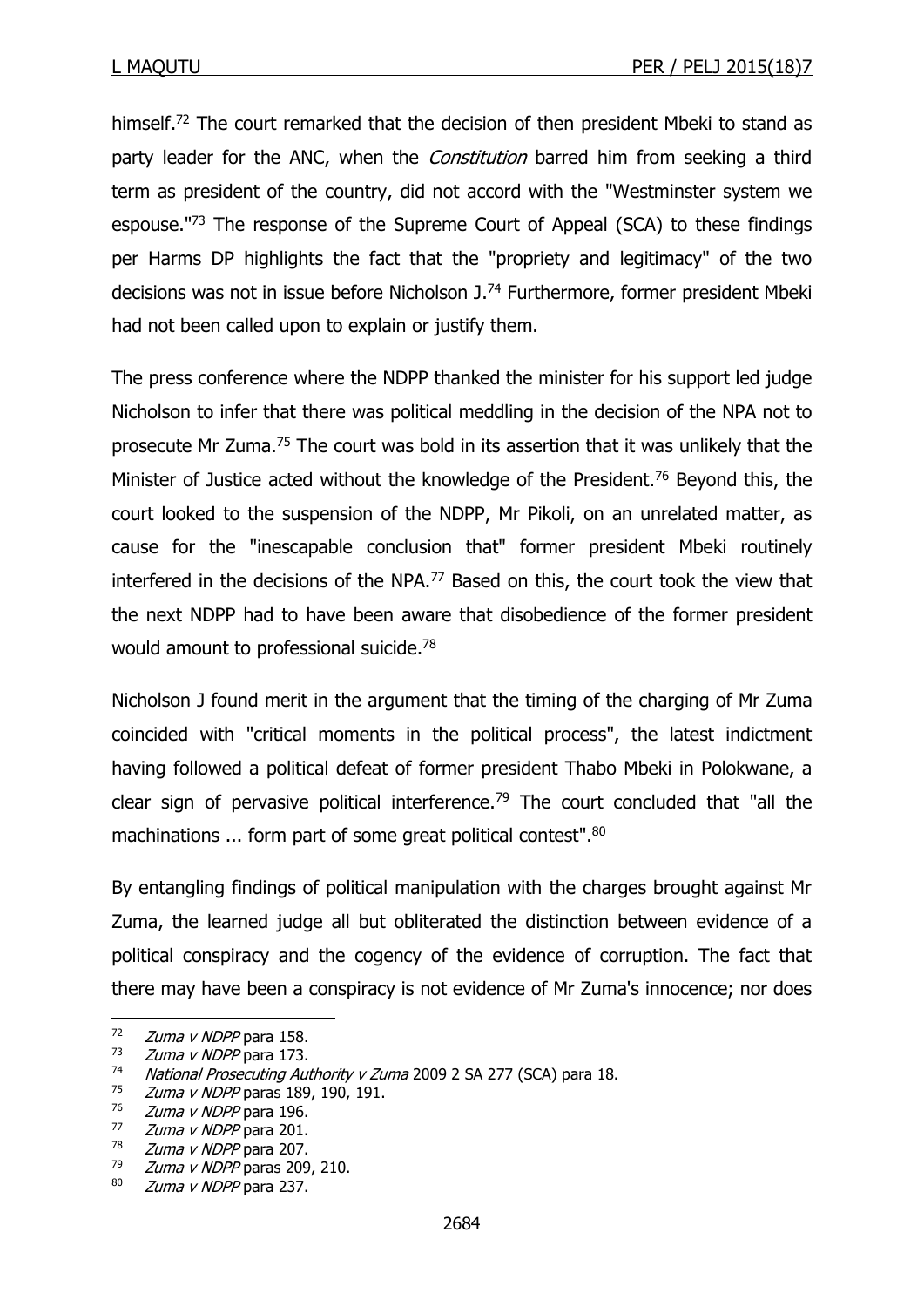the lack of a conspiracy prove his guilt. $81$  After effectively employing "Stalingrad" $82$ legal tactics to delay his prosecution, Mr Zuma had finally succeeded in obtaining judicial backing for the claim that his prosecution was a political persecution.

There is no measurable divide between law and politics such that a court judgment can be entirely devoid of political considerations. $83$  Rather, there is a continuum along which decisions range, from complete disregard of political preferences to total subservience to them. That said, the Nicholson judgment was short on evidence and legal justification for its findings of political interference in the legal process, as described above. Klareen and Roux warn that this type of partisan activist judgment, a dramatic attempt to restore the sagging reputations of the court, in fact damages the reputation of political neutrality that is necessary for the courts. $84$  Matshigi echoes this sentiment, pointing out that caving in to political pressure could do "irreparable harm to the independence and integrity of our judicial system<sup>185</sup> and sets a dangerous precedent; the message being that political demands backed by the threat of mass dissent in civil society holds sway with the courts.

# **5.1 Aftermath of the judgment**

The Nicholson judgment set in motion the ousting of former president Mbeki as president of the country, and effectively positioned Mr Zuma as president in waiting. It gave a judicial stamp of approval, in other words legitimacy, to the ANC decision to recall Mr Mbeki, effectively ending any significant opposition to Mr Zuma's ascension to the presidency. Even with an appeal pending, it was patently obvious that the Nicholson judgment had ended any hope of prosecuting Mr Zuma prior to the April 2009 election. For this reason, it is arguable that this judgment marks a

**<sup>.</sup>** 81 Matshigi 2007 http://www.csvr.org.za/archive/index.php/publications/1512-undamaged-reputations-implications-for-the-south-african-criminal-justice-system-of-the-allegations-against-andprosecution-of-jacob-zuma.html 8.

 $82$  The term was coined from the Russian defence of the German siege of the city during World War II and refers to a strategy of wearing down your opponent by tenaciously fighting anything presented by whatever means available; Southall "Zunami!" 4.

<sup>83</sup> "[I]n practice ... the boundaries between these 'spheres of governance' are in reality contingent and permeable" - Stenning 2009 Can J L & Soc'y 340; Rosenberg 1992 Review of Politics 371.

<sup>&</sup>lt;sup>84</sup> Klaaren and Roux 2010 J Afr L 150.<br><sup>85</sup> Matshigi, 2007, http://www.csvr.org

Matshigi 2007 http://www.csvr.org.za/archive/index.php/publications/1512-undamaged-reputations-implications-for-the-south-african-criminal-justice-system-of-the-allegations-against-andprosecution-of-jacob-zuma.html 16.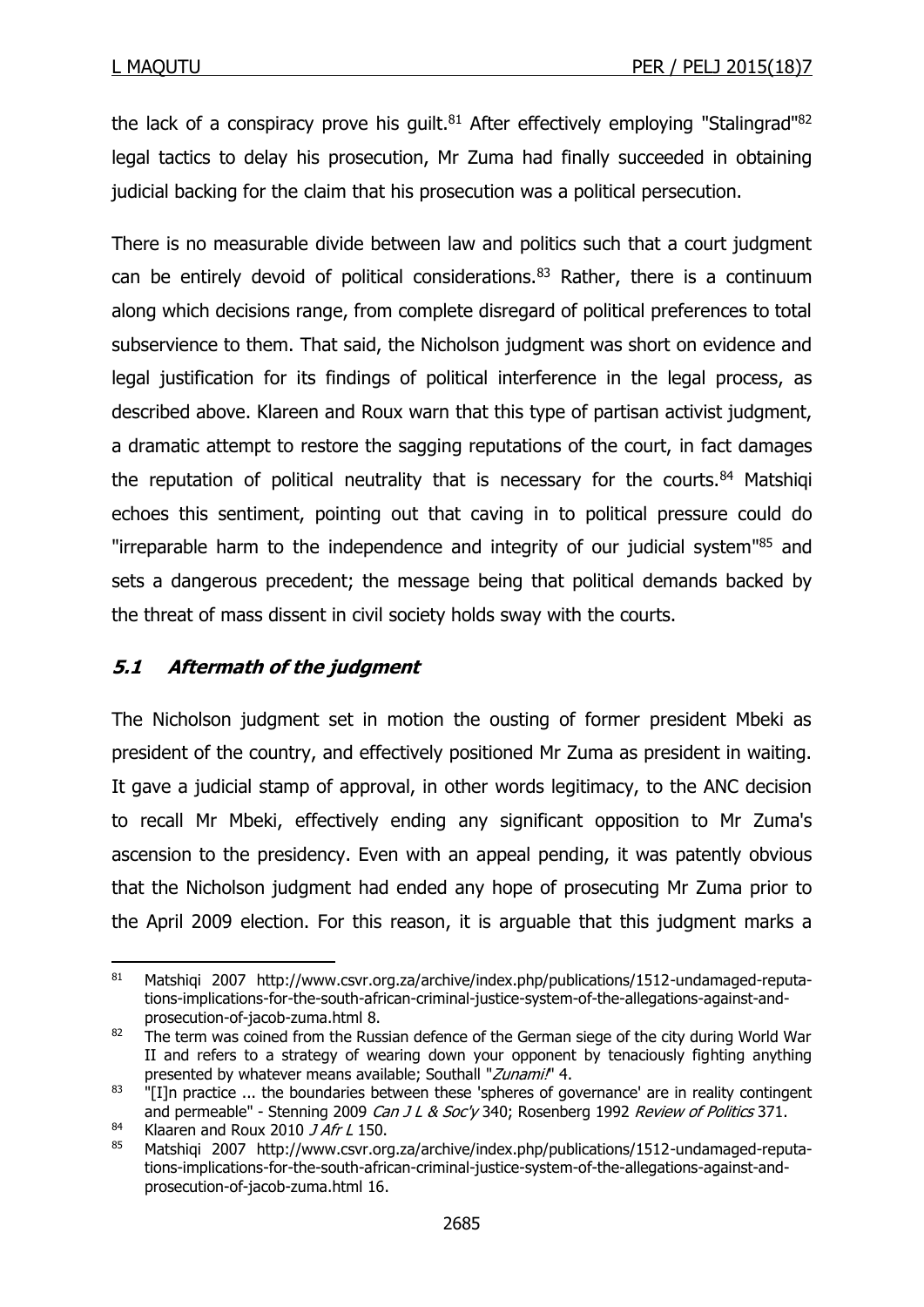judicial capitulation and laid the ground for the so-called political solution. The authoritative voice of the court had cast the NPA as a mere pawn in political machinations, powerless to execute its mandate with the requisite neutrality and fearlessness.

In January 2009 the SCA overturned the Nicholson judgment, casting it as unsound in law.<sup>86</sup> The SCA held that the findings of the High Court of political interference were unsupported by evidence, thus making them gratuitous. The ANC showed scant regard for the SCA judgment; despite the decision Mr Zuma was put forward as its presidential candidate in the impending 2009 elections. The "zunami" that followed the Nicholson judgment continued unabated. Coupled with this, increasing calls were made for a political solution<sup>87</sup> which would ensure that Mr Zuma did not stand trial.

Consequently, on 6 April 2009 the acting NDPP announced that he had obtained damning information that the former head of the Directorate of Special Operations and the former NDPP had conspired to pervert the prosecution process.<sup>88</sup> The NDPP was at pains to clarify that, on the merits, the integrity of the case against Mr Zuma was not compromised by the shenanigans he described.<sup>89</sup> Nonetheless he called a halt to the prosecution of Mr Zuma.

**<sup>.</sup>** 86 National Director of Public Prosecutions v Zuma 2009 2 SA 277 (SCA) (hereafter NDPP v Zuma) the high court was lambasted for "... failure to confine the judgment to the issues before the court ... failing to distinguish between allegation, fact and suspicion ... and transgressing the proper boundaries between judicial, executive and legislative functions" (para 15). The SCA held that s 179(5)(d) did not apply to the decision of the NDPP not to prosecute Mr Zuma, meaning that he was not entitled to make representations prior to being charged by the NPA. Consequently the charges against Mr Zuma were held not to be invalid; the prosecution was at liberty to press on with its case (para 70).

<sup>87</sup> Zapiro 2008 http://www.zapiro.com/cartoon/122794-080907st#.VP6iEE0cTIU.

<sup>&</sup>lt;sup>88</sup> The misuse of the process was evidenced by recordings of telephonic conversations between the two protagonists. According to the statement issued, the reprehensible "conduct consists in the timing of the charging of [Mr Zuma]" - Mpshe 2009 http://

www.politicsweb.co.za/politicsweb/view/politicsweb/en/page71619?oid=124273&sn=Detail.

<sup>89</sup> Mpshe 2009 http://www.politicsweb.co.za/politicsweb/view/politicsweb/en/page71619?oid= 124273&sn=Detail; on this issue the SCA had already found that: "[a] prosecution is not wrongful merely because it is brought for an improper purpose. It will only be wrongful if, in addition, reasonable and probable grounds for prosecuting are absent ... [this] can only be determined once criminal proceedings have been concluded ... the worst motive does not render an otherwise legal arrest illegal" - NDPP v Zuma para 37.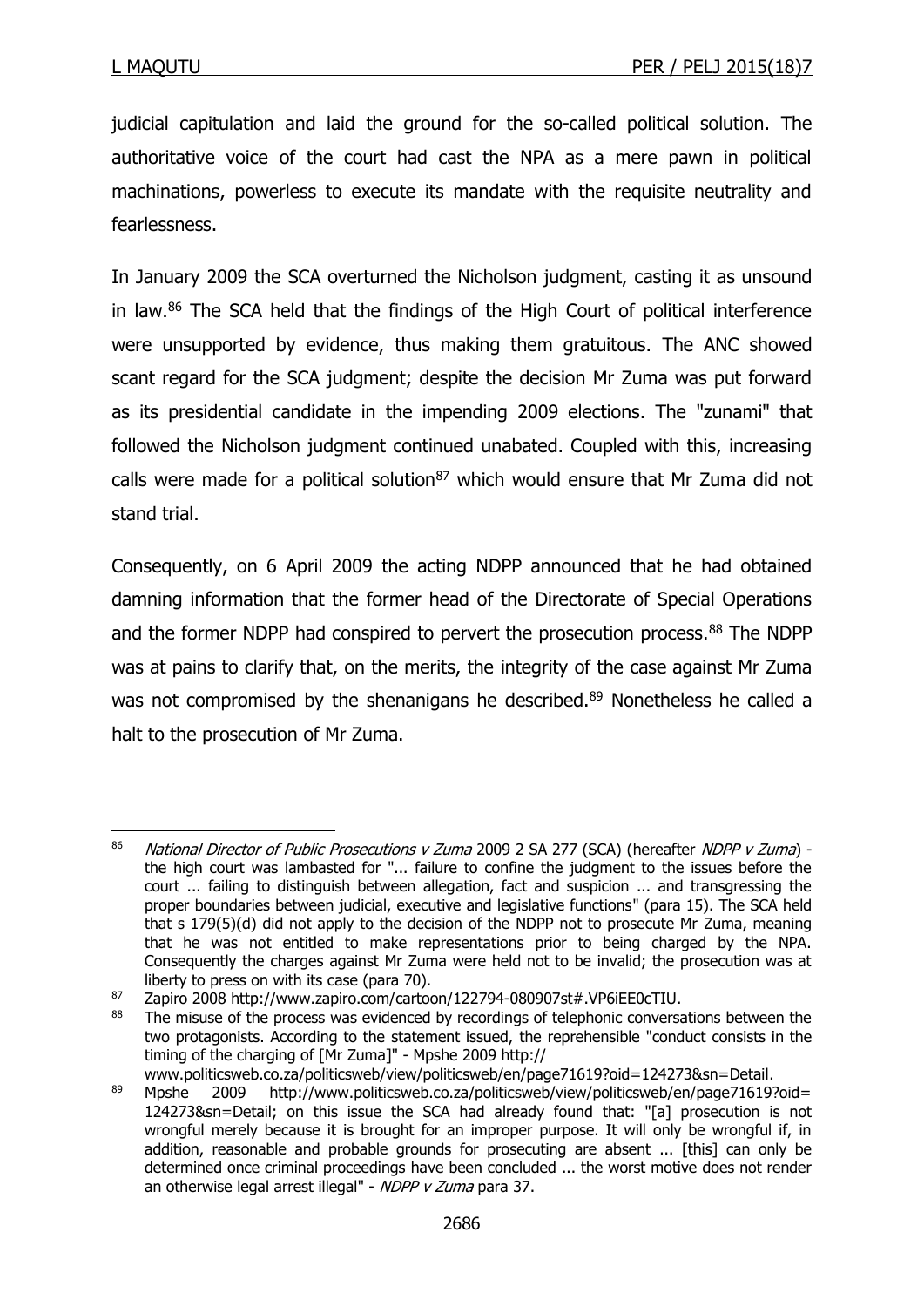The manner in which the Jacob Zuma corruption saga unfolded is only one facet of a continuing struggle for supremacy between political forces and the rule of law under the constitutional dispensation. In this instance, under pressure, the judiciary traversed the limits of separation of powers in a manner that affected the trajectory of political events.<sup>90</sup> Clearly, judges are not entirely divorced from the practical realities of life in South Africa. Perhaps the more pragmatic view of the Nicholson judgment would be that it demonstrated that the marshalled forces of the masses in favour of a Zuma presidency in the run-up to national elections could not be ignored by dogmatic adherence to the legal process. The criminal justice system, somewhat blemished, had to yield in order that it could live to fight another day.<sup>91</sup> Indeed, in the aftermath the enacted legal amendments did not drastically curtail the powers and functions of the courts. Rather, the judiciary has been able to expand its powers of review, allowing it to intrude on the discretionary exercise of executive power on the appointment of the NDPP.

# **6 Judicial review of exercise of public power affecting the NPA**

Judicial review of the exercise of discretionary executive functions stems from the notion that within a constitutional structure "there is no such thing as absolute untrammelled 'discretion'". <sup>92</sup> In terms of the rule of law, a discretion must be exercised in accordance with legal principles. While courts will ordinarily defer to expertise and the wide ranging factors considered by functionaries, discretion must be exercised "in a manner that is within a reasonable interpretation of the margin of manoeuvre contemplated by the legislature".<sup>93</sup> The principle of legality, a component of the rule of law, $94$  has become a method of subjecting to judicial scrutiny the exercise of executive power which does not amount to administrative action in terms

<sup>90</sup> The SCA held that the High Court transgressed the "... proper boundaries between judicial, executive and legislative functions" - NDPP v Zuma para 15.

 $91$  Davis and Le Roux Precedents and Possibility 193.

<sup>92</sup> Roncarelli v Du Plessis 1959 SCR 121, 16 DLR (2d) 689 para 4; Cartier 2010 McGill LJ 389; Sossin 2002 Can Publ Adm 468.

 $93$  Baker v Canada (Minister of Citizenship and Immigration) 1999 2 SCR 817 para 53; "... the exercise of public power [has] ... to be carried out lawfully and consistently with the provisions of the Constitution in so far as they may be applicable to the exercise of such power" - Pharmaceutical Manufacturers Association of South Africa: In re Ex parte President of South Africa 2000 2 SA 674 (CC) para 79.

<sup>94</sup> Democratic Alliance v eThekwini Municipality 2012 2 SA 151 (SCA) para 21.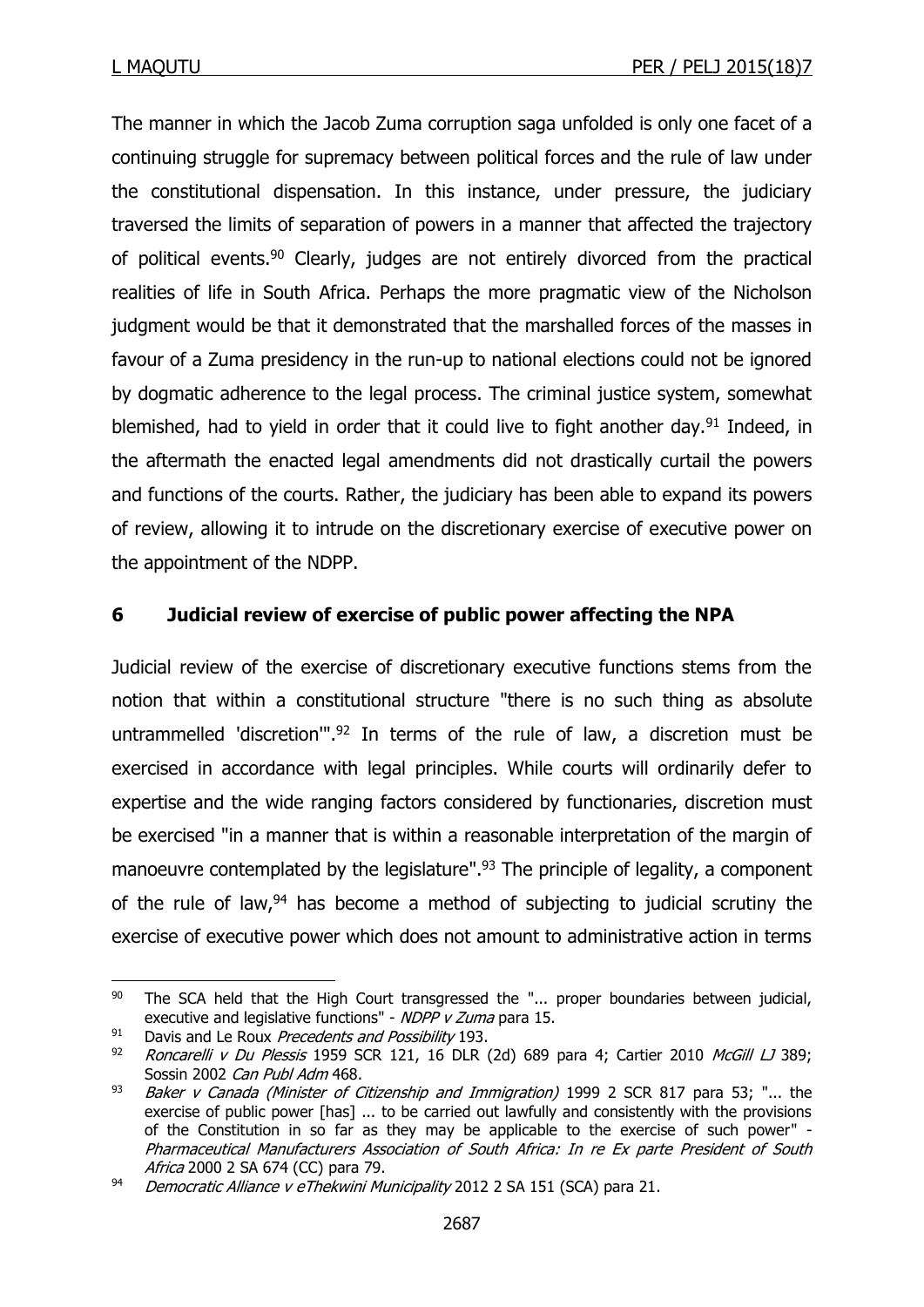of the law. In terms of this principle the exercise of public power must not be arbitrary or exhibit preferences that cannot be equated to a legitimate government purpose, for this does not accord with the constitutional framework within which it must operate.<sup>95</sup> Any decisions made must therefore be rationally connected to the purpose for which the power was given.<sup>96</sup>

In Democratic Alliance v President of South Africa, $97$  the court considered the boundaries of judicial review of an executive decision within the framework of constitutional supremacy. In this matter the Democratic Alliance challenged the decision of the state president to appoint Menzi Simelane as NDPP, an executive act, as being irrational, based on the principle of legality which derives from the rule of law.

The Constitutional court set about determining the ambit of an enquiry into the rationality of the exercise of public power in terms of the principle of legality. The two-stage enquiry considers whether the power or conduct...

(1)serves a legitimate government purpose – the "purpose requirement" and (2)in fact serves that purpose in a constitutionally permissible manner, adhering to the standard of rationality – the "effect requirement".<sup>98</sup>

Initially, in Masetlha v President of the Republic of South Africa, the court held that procedural fairness "which is a cardinal feature in reviewing administrative action" did not apply to the executive conduct of the president in dismissing the head of the National Intelligence Agency as it would unduly "constrain" the ability of the president to fulfil his executive duties.<sup>99</sup> Subsequently, the court decided in *Albutt v* Centre for the Study of Violence and Reconciliation that rationality required that the president afford victims a hearing prior to commencing a special pardon dispensation process. Courts were permitted to enquire into the methods used or substance of

<sup>95</sup> Prinsloo v van der Linde 1997 3 SA 1012 (CC) para 25.

<sup>96</sup> Pharmaceutical Manufacturers Association of South Africa: In re Ex parte President of South Africa 2000 2 SA 674 (CC) paras 85, 90.

<sup>97</sup> Democratic Alliance v President of the Republic of South Africa 2013 1 SA 248 (CC) (hereafter DA v President RSA).

<sup>&</sup>lt;sup>98</sup> Price 2010 *SALJ* 580-591.

Masetlha v President of the Republic of South Africa 2008 1 SA 566 (CC) para 77; Premier Mpumalanga v Executive Committee, Association of State-Aided Schools, Eastern Transvaal 1999 2 BCLR 151 (CC).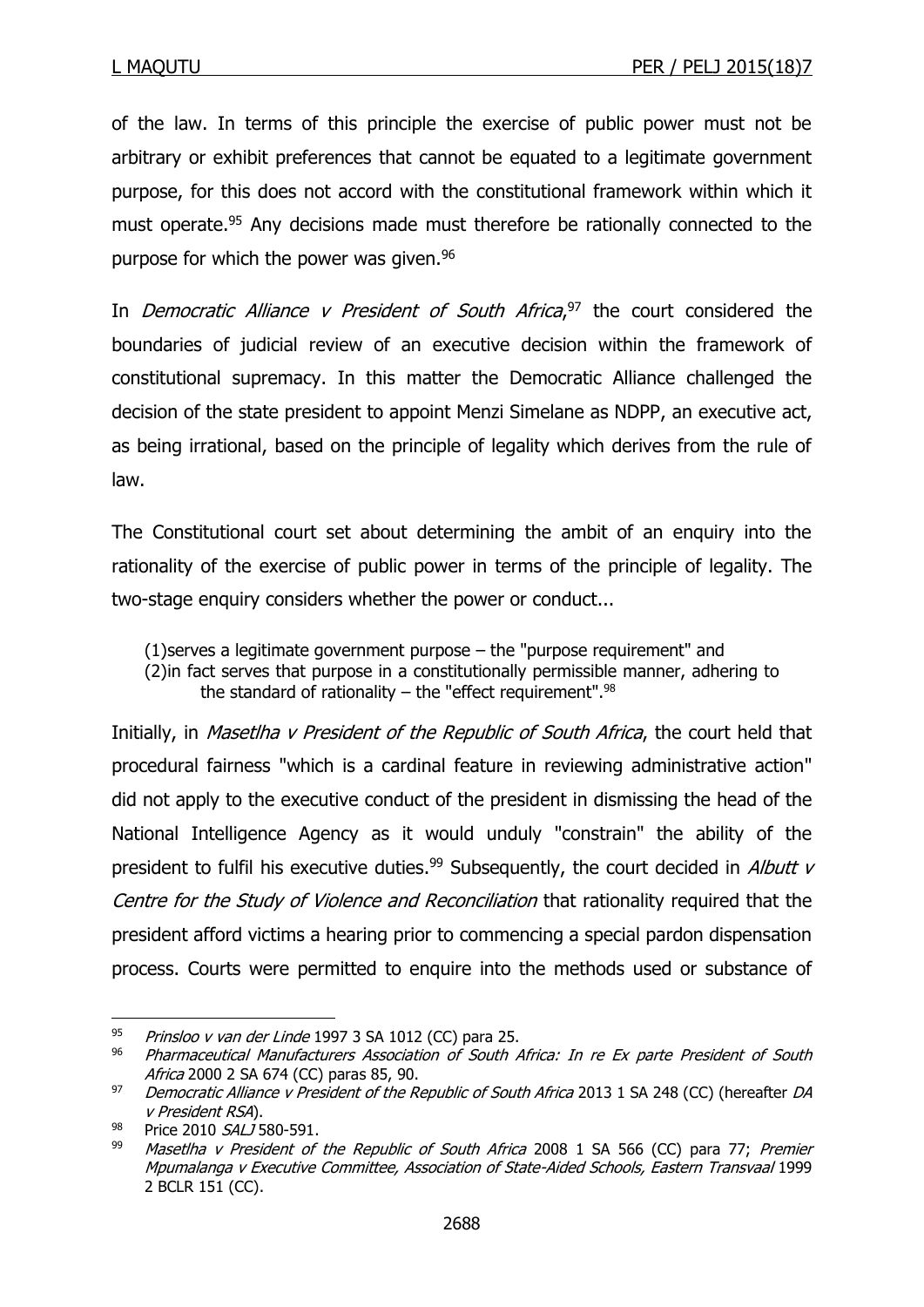the decision-making process in order to establish whether they are in fact rationally related to goal.<sup>100</sup>

In Democratic Alliance v President of the Republic of South Africa the constitutional court again considered the scope of the rationality review of executive conduct. At stake was the rationality of the decision by the president to appoint Menzi Simelane as NDDP without first considering evidence of his duplicity. Yacoob ADCJ confirmed the earlier finding in *Albutt* that "both the process by which the decision is made and the decision itself must be rational".<sup>101</sup> The learned judge declared:

Not only the decision employed to achieve the purpose, but also everything done in the process of taking that decision, constitute means towards the attainment of the purpose for which the power was conferred.<sup>102</sup>

The court held that the qualifications for suitability to hold the position of NDPP (laid out in section 9(1)(b) of the National Prosecuting Authority Act 32 of 1998), which include honesty and conscientiousness among others, were objectively ascertainable.<sup>103</sup> Therefore, a failure to take into account evidence relevant to the integrity of Mr Simelane amounted to irrationality, since the empowering provision required that the national director have integrity so as "to be entrusted with the responsibilities of the office concerned".<sup>104</sup> In effect, the reach of judicial review based on the principle of legality was expanded to include failure to take account of relevant factors; yet another example of aspects formerly confined to assessing administrative action in terms of PAJA being added to the rationality enquiry.<sup>105</sup>

Of concern is the statement of the court that the judicial review of executive conduct on the basis of rationality does not impinge on separation of powers.<sup>106</sup> Tampering with the decision of another branch, no matter how justified, infringes on operational

 $100$  Albutt v Centre for the Study of Violence and Reconciliation 2010 3 SA 293 (CC) para 50; Price 2010 SALJ 582; Murcott 2013 SALJ 265.

 $101$  DA v President RSA para 34.

<sup>102</sup> DA v President RSA para 36.

<sup>103</sup> DA v President RSA paras 13-22, 62, 69, 76, 88.

<sup>104</sup> DA v President RSA paras 52, 13.

<sup>&</sup>lt;sup>105</sup> Johannesburg Stock Exchange v Witwatersrand Nigel Ltd 1998 3 SA 132 (A) 152A-D; DA v President RSA para 39; Price 2013 SALJ 649; s 6(2)(e)(iii) Promotion of Administrative Justice Act 3 of 2000 (hereafter PAJA) reads "[a] court or tribunal has the power to judicially review an administrative action if the action was taken because irrelevant considerations were taken into account or relevant considerations were not considered".

<sup>106</sup> DA v President RSA para 44.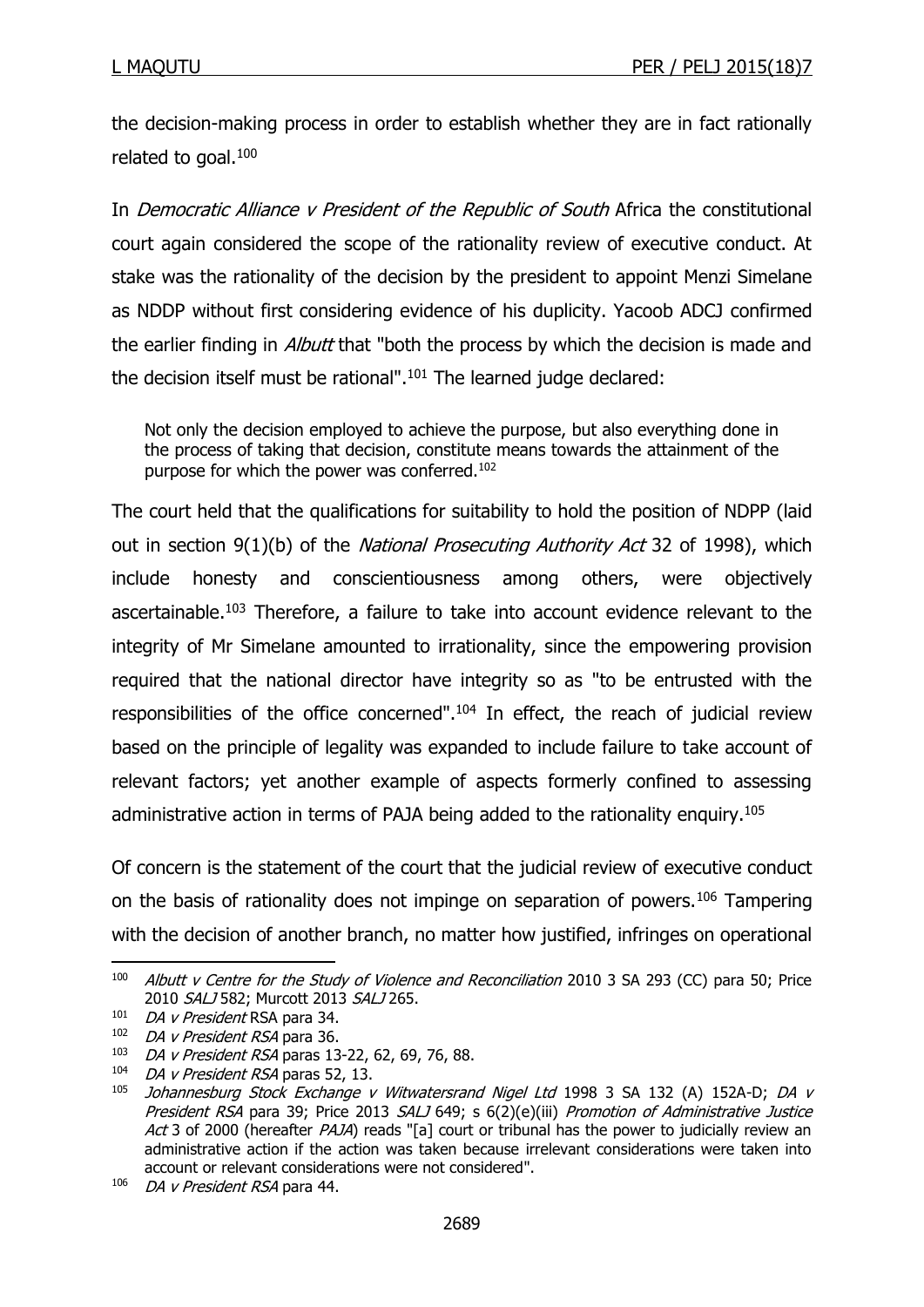autonomy. The rule of law on which the principle of legality rests has been identified by the court as foundational to our constitutional notion of the doctrine of separation of powers.<sup>107</sup> Section 41 of the *Constitution* dictates that all organs of state must ensure that in exercising their powers they do not invade the functions of other spheres.

Invalidating the conduct of the president in exercising his duties in terms of section  $179(1)(a)$  of the *Constitution* is a patent encroachment of the judiciary on the functions of the head of the executive. The power to appoint a national director of public prosecutions has been conferred on the president alone. The rationale for allowing the judicial review of executive action was premised on narrow parameters where the exercise of power was deemed to be arbitrary and *mala fides*. It is within these boundaries that the court ought to justify making any inroads into the exercise of power conferred on the president. In this instance the court added to the legal requirements that satisfy legality in order to justify its findings.

PAJA bars the review among other things of certain executive actions by administrative law review. The common law power of review based on legality appears to be evolving in a manner that circumvents the prohibitions set by the legislature through expanding the scope of the rationality enquiry to include classic administrative law factors. Contrary to the prescripts of the rule of law, the court is expanding its mandate to include an oversight function on the discretionary exercise of public power in a manner which has been explicitly prohibited by PAJA. Neither the *Constitution* nor PAJA envisages the situation where the court may routinely veto an exercise of discretion by the designated functionary. The purpose was not to permit executive powers to be exercised with the concurrence of the judiciary nor should constitutional supremacy morph to judicial supremacy.<sup>108</sup> The law is structured to facilitate the judicial review of executive power only on the narrow parameters laid out by the principle of legality.

<sup>&</sup>lt;sup>107</sup> Fedsure Life Assurance Ltd v Greater Johannesburg Transitional Metropolitan Council 1999 1 SA 374 (CC) para 56.

<sup>108</sup> Singh 2011 SAYIL 298-307.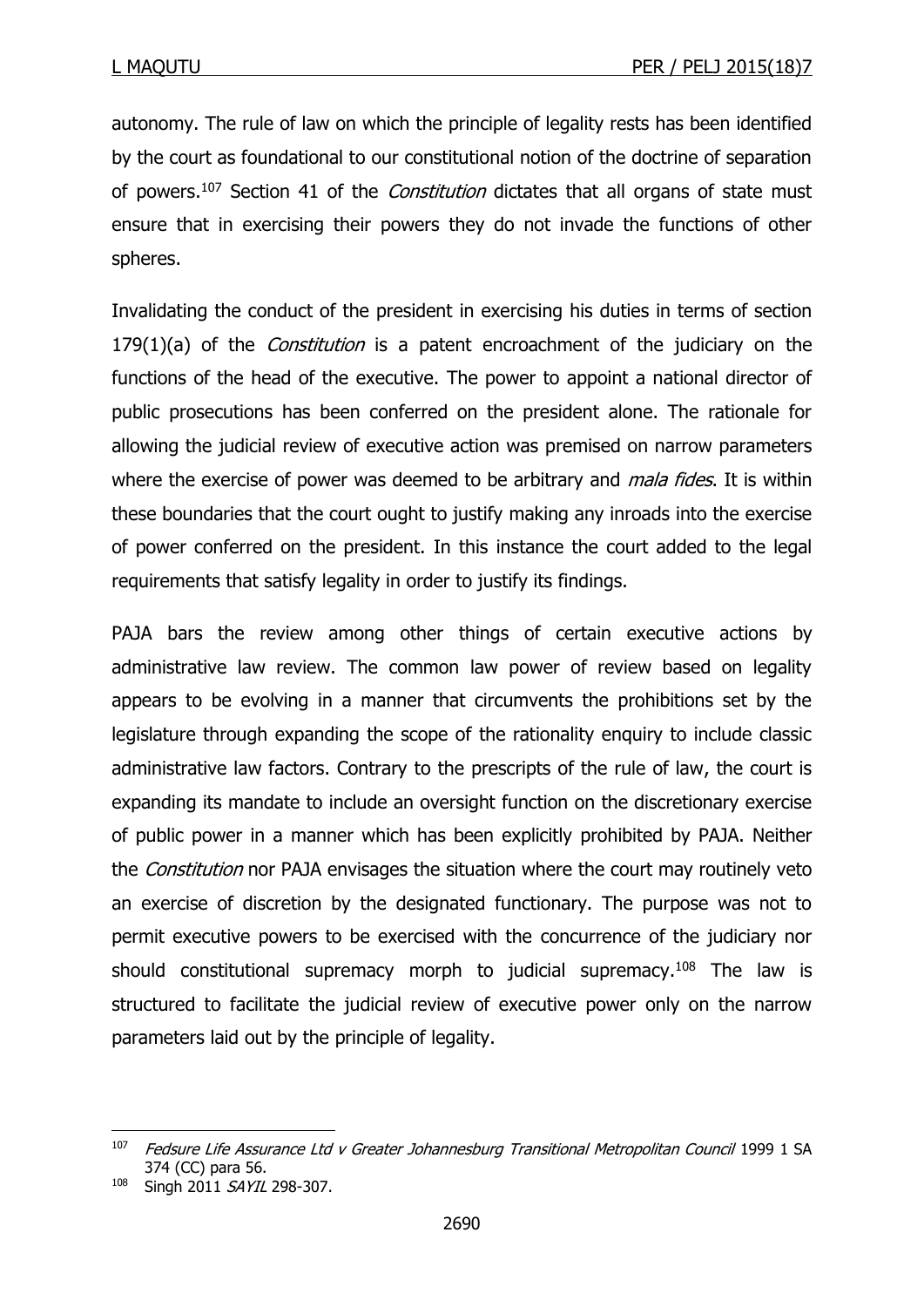As seen in the earlier judgments discussed, the belief that judges are removed from the political process is incorrect and misleading. Judicial appointments themselves have overt political undertones.<sup>109</sup> The influence of the changing mores of the community can be seen in judicial decisions just as in other public institutions.<sup>110</sup> Before a final determination is made by the apex court a matter will ordinarily have been considered by lower courts allowing at times for a diversity of conflicting legal views. Unfortunately, it is not necessarily the case that the decision that holds sway and galvanises political change is correct, therefore a desire to educate society on the part of the judiciary ought not to be seen as entirely apposite.

While it is desirable that the arbitrary exercise of power be constrained through judicial review, a unilateral bestowal of power which has been specifically withheld by the legislature does not accord with our constitutional matrix. The legislature through PAJA places designated executive conduct outside the ambit of administrative law regulation. The adjudicative function of the courts must operate in terms of the enacted national legislation. In effect the current development of a system of review for legality by our courts has created a parallel legal process comprised in essence of evolving judge-made law. Whenever the court deems it necessary and requires justification to restrain the exercise of public power this law is expanded and increasing factors are being attributed to the rationality enquiry. The ever-present fear that the court may "stray too far into the legitimate constitutional spheres of the executive and legislative branches of government" 111 was actualised in the decision of Freedom Under Law v National Director of Public Prosecutions (hereafter FUL v NDPP).<sup>112</sup>

In FUL v NDPP the court was petitioned to review and set aside the decisions of the NPA and to direct the NPA to reinstate some withdrawn criminal charges. The Constitutional Court has stated that "the prosecuting authority is not part of the judiciary" and that in order to ensure sufficient independence national law was to be

<sup>&</sup>lt;sup>109</sup> Daniels "Counter-Majoritarian Difficulty" 6.<br><sup>110</sup> Daniels "Counter-Majoritarian Difficulty" 7.

Daniels "Counter-Majoritarian Difficulty" 7.

<sup>111</sup> Price 2013 SALJ 657.

<sup>&</sup>lt;sup>112</sup> Freedom Under Law v National Director of Public Prosecutions 2014 1 SACR 111 (GNP) (hereafter FUL v NDPP).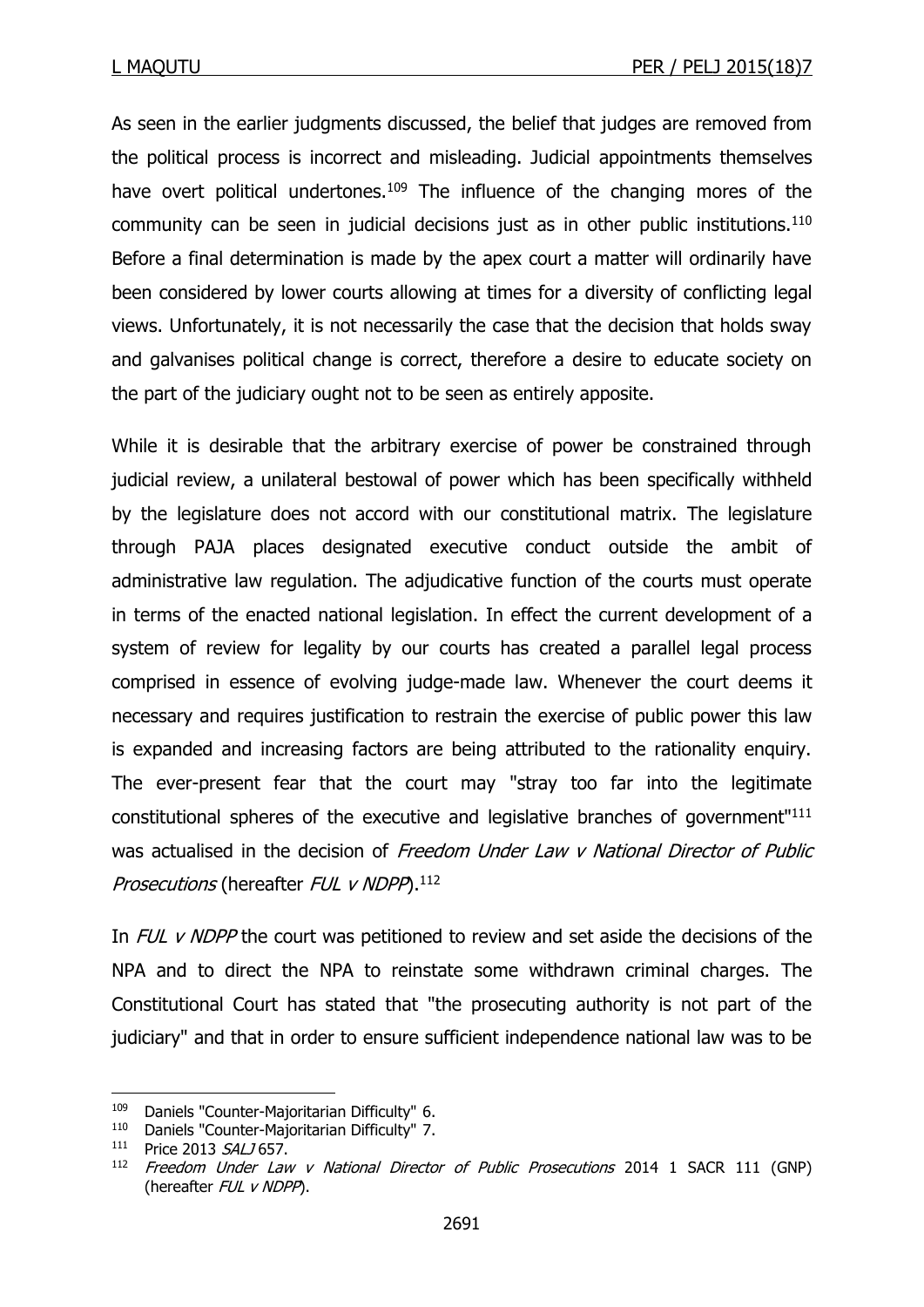crafted in a manner that facilitated the exercise of its mandate "without fear, favour or prejudice". <sup>113</sup> Thus, the judiciary has not been assigned the task of determining whether or not to initiate or withdraw pending prosecutions. In practice the judicial review of prosecutorial discretion must therefore be "a highly exceptional remedy". <sup>114</sup> According to Lord Bingham

[t]he reasons why the courts are very slow to interfere are well understood. They are, first, that the powers in question are entrusted to the officers identified, and to no one else. No other authority may exercise these powers or make the judgments on which such exercise must depend. Secondly, the courts have recognised ... "the polycentric character of official decision-making in such matters including policy and public interest considerations which are not susceptible of judicial review because it is within neither the constitutional function not the practical competence of the courts to assess their merits". 115

The intervention of the court in prosecutorial functions is limited also in order to safeguard the independence of the NPA.<sup>116</sup>

The court in FUL v NDPP alluded to the fact that in terms of South African law a breach of the principle of legality, on which judicial review of prosecutorial discretion rests, may occur where there was an improper exercise (illegal and irrational), mala  $fides$  or decisions based on ulterior purposes.<sup>117</sup> The learned judge erroneously dissociated a decision to discontinue prosecution from a decision to prosecute,  $118$ and therefore held that PAJA was applicable to the case at hand. The learned judge then characterised calls for judicial deference to prosecutorial discretion as "misplaced". <sup>119</sup> The court ultimately concluded that the NDPP did not exercise her

 $113$  Ex Parte: Chairperson of the National Assembly. In re: Certification of the Constitution of the Republic of South Africa 1996 4 SA 744 (CC) paras 141, 146; s 179(4) Constitution of the Republic of South Africa, 1996.

 $114$  Sharma v Brown-Antoine 2006 UKPC 57 para 14; Marshall v Director of Public Prosecutions (Jamaica) 2007 UKPC 4 para 17;  $R$  (On the Application of Corner House Research) v Director of the Serious Fraud Office 2008 UKHL 60 para 30.

 $115$  R (On the Application of Corner House Research) v Director of the Serious Fraud Office 2008 UKHL 60 para 31; FUL v NDPP paras 122-123.

<sup>&</sup>lt;sup>116</sup> National Director of Public Prosecutions v Freedom Under Law 2014 4 SA 298 (SCA) (hereafter NDPP v FUL) para 25.

<sup>&</sup>lt;sup>117</sup> FUL v NDPP para 124.

FUL v NDPP para 132; on appeal the SCA held that "... decisions to prosecute and not to prosecute are of the same genus ..." therefore s 1(ff) of PAJA "incorporates" both - NDPP v FUL para 27.

 $119$  FUL v NDPP para 138.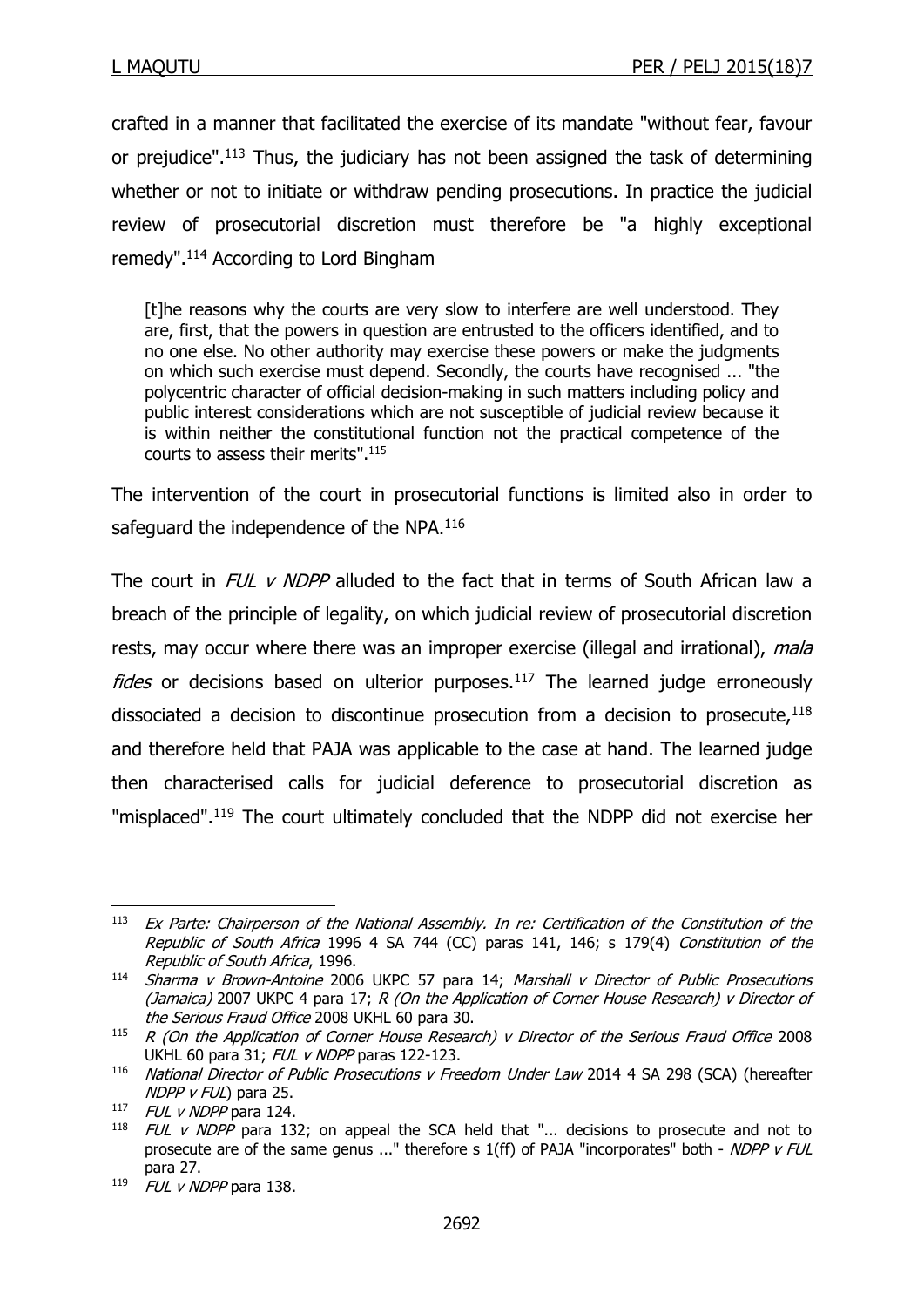discretion and thus failed to react as a responsible public official in terms of the constitution.

In terms of section 179(5)(c) and (d) of the *Constitution* the NDPP may intervene in the prosecution process or review a decision not to prosecute. The high court concluded that the outcry "in the media and other quarters" should have prompted the NDPP to intervene.<sup>120</sup> Prescriptions from the court on when an appointed functionary ought to exercise a particular discretion to intervene impinge on the freedom granted by the law (to the designated functionary) to determine the appropriate response to particular circumstances. It is not desirable that an uproar from the media and certain sections of the community which have the ear of the court should require action from the national director. Inquiries into prosecutorial decision-making threaten to "chill law enforcement" by subjecting the prosecutor's motives to outside query. 121

The high court reviewed and set aside decisions of prosecutors subordinate to the NDPP and went further, ordering the reinstatement of charges along with expeditious prosecutions.<sup>122</sup> That the court was unhappy with what it determined to be the NDPP's "supine" attitude was no licence to pre-judge that referral to the national director would be a foregone conclusion.<sup>123</sup> If indeed the circumstances of this particular matter were such that the NDPP ought to have applied her mind and provided the requested reasons for the failure to intervene, it was the duty of the court to direct that the NDPP apply her mind in the manner required. Once the discretion had been exercised by the NDPP, the court would then have the authority to determine whether or not the decision (on whether or not to intervene or review the prosecutorial decisions made) was rational in terms of the principle of legality. The power to determine whether or not to intervene rests in and may be properly exercised by the NDPP only.

 $120$  FUL v NDPP para 196.

Marshall v Director of Public Prosecutions (Jamaica) 2007 UKPC 4 para 17.

 $122$  FUL v DPP para 241.

 $123$  FUL v DPP paras 196, 237.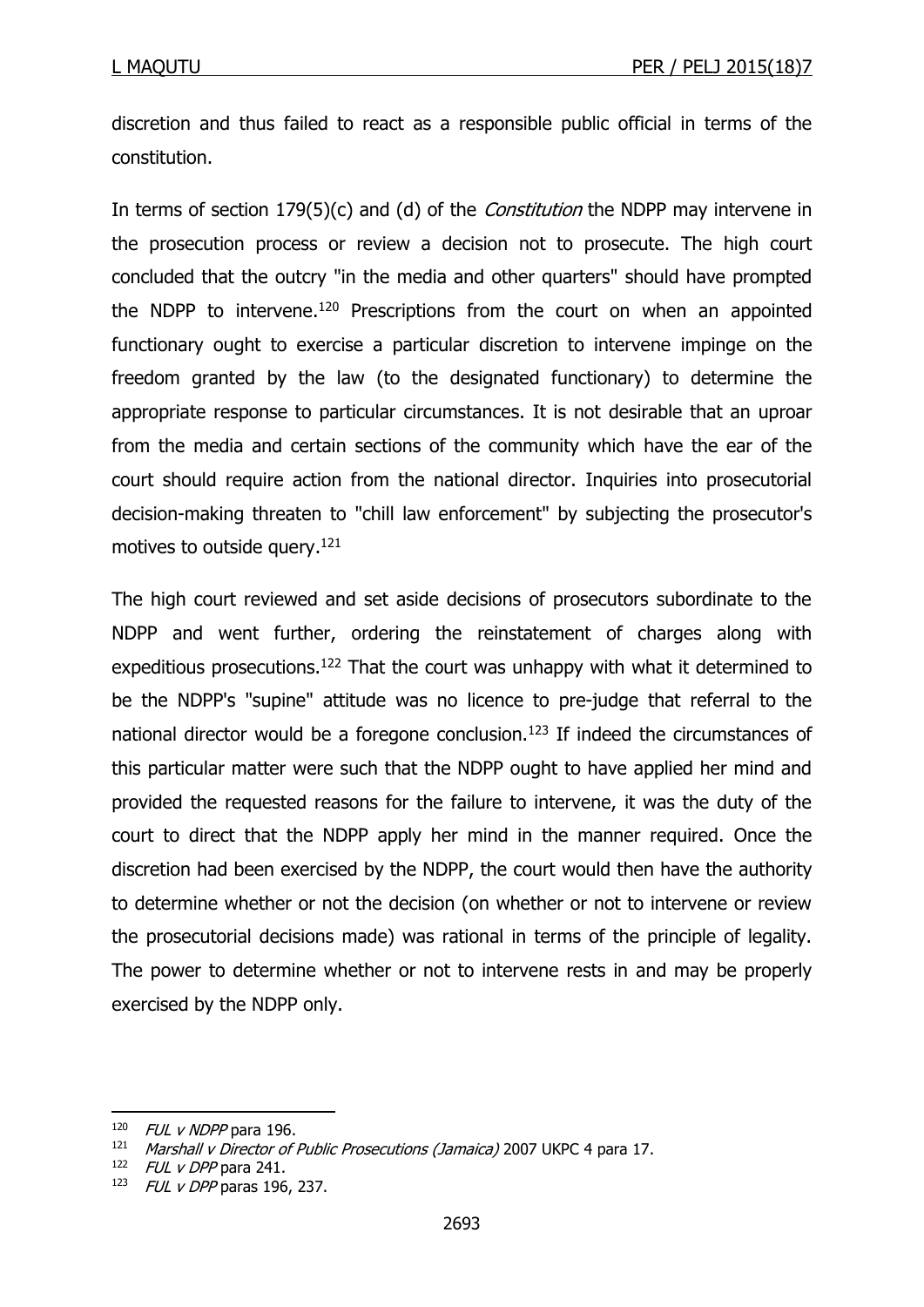The court traversed the boundaries of separation of powers by usurping the powers of the prosecution. The adjudicative function of the court is restricted to determining whether a public power is exercised in terms of the rule of law. Once this has been pronounced upon, the court is not at liberty to cloak itself with that power and determine how the discretion of another functionary should be exercised and then order that office to act in the manner desired by the court. On appeal the SCA affirmed that the doctrine of separation of powers had been violated by the court  $a$ quo.<sup>124</sup> However the SCA remained uncomplimentary of the inaction of the NDPP in the face of wide-spread media coverage of the dispute relating to the withdrawal of charges, prior to the  $FUL$  application.<sup>125</sup> Thus the characterisation of the NDPP of irresponsibly abdicating her constitutional responsibilities remains.

# **7 Conclusion**

The aim of this article was to consider some instances where the judiciary may have crossed the boundaries of separation of powers. At the outset it was clear that NPA credibility has been compromised by interference with its independent exercise of power. Rather than considering the role of political forces, the focus was on the interference of the judiciary. Specific court judgments relating to NPA operations and conduct were analysed to determine whether or not the judiciary had acted improperly.

High-profile corruption charges levelled against Jacob Zuma were used to demonstrate the political minefield the court has to navigate at times in order to sustain or repair its integrity. The events and cases examined show that there is no finite divide between law and politics. The methods employed in order to persuade courts to align judicial decisions with the dominant political sentiments placed the legal process and the rule of law in peril. Ultimately, the court departed from its mandate, audaciously crossing into the political arena, and defused the threat. In so doing, the court made a finding of habitual meddling in the functioning of the NPA, thus further blighting the repute of the NPA. While the decision was overturned on appeal its effect on subsequent developments was not. The SCA declaration that the

**<sup>.</sup>**  $124$  *NDPP v FUL* para 51.

 $125$  NDPP v FUL para 37.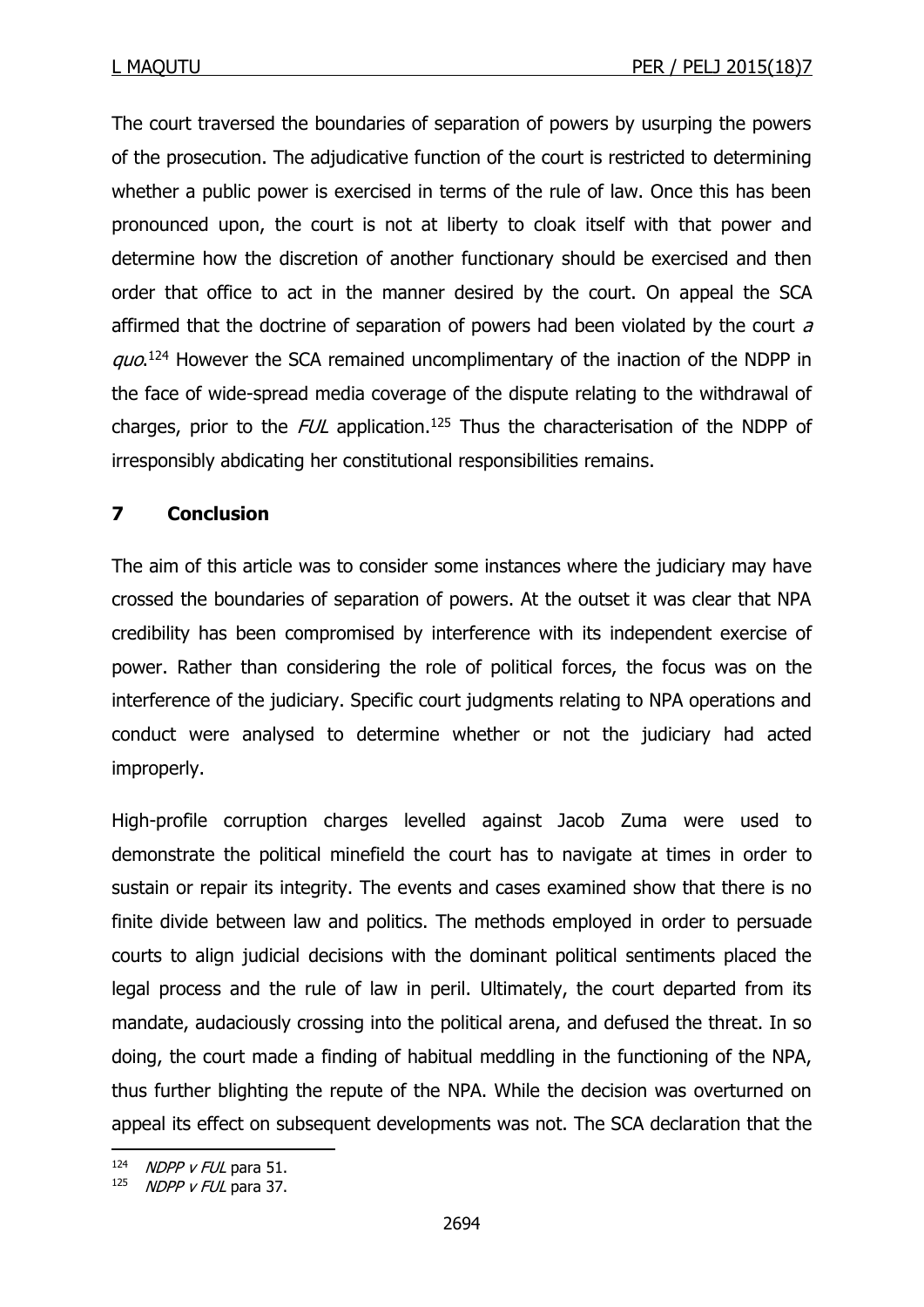alleged executive interference with the NPA was not an issue before the court  $a$  quo did not restore NPA credibility.

The court then considered if the executive power to appoint the NDPP had been properly exercised by President Zuma. In order to facilitate a review of the decision in terms of the principle of legality, the court opted to extend the ambit of the rationality enquiry to include failure to take account of relevant factors. By doing this the court extended its powers of review in a manner that was withheld by the legislature. Essentially the court violated separation of powers by operating outside of the parameters set by the law (in terms of PAJA). Furthermore, regardless of whether or not it was justified, judicial interference with the appointment of a NDPP contributed to the disgrace of the NPA.

Finally, in  $FUL$  v NDPP the court declared that the outcry from certain quarters should have prompted the NDPP to exercise a discretionary review power and therefore concluded that the NDPP had failed to conduct her duties in a responsible manner. The prosecution and the judiciary have separate spheres of operation which have been enunciated in the *Constitution*. It is not desirable that the court direct the NDPP on which circumstances should elicit a response from the NDPP. As discussed above, the decisions of prosecution often require a systemic view of interrelated variables. Having proclaimed the NDPP irresponsible and essentially spineless, the court seized the power of the NDPP and exercised it itself. While the SCA overturned the mandatory interdicts (to reinstate withdrawn charges) it repeated criticism of the inaction of the NDPP in the face of negative publicity. Because of the statements in these judgments the already tarnished image of the NPA deteriorated even further.

This article has revealed that courts are not immune from politics and at times judges have to make decisions which affect political processes in a significant way. The cases discussed demonstrate that when confronted with such issues courts have not been reluctant to extend the boundaries of their authority in order to dispense justice. Principled as this stance may be, it does not always accord with the prescripts of the doctrine of separation of powers under our constitutional legal framework. Therefore, while attempting to restrain unjustifiable exercises of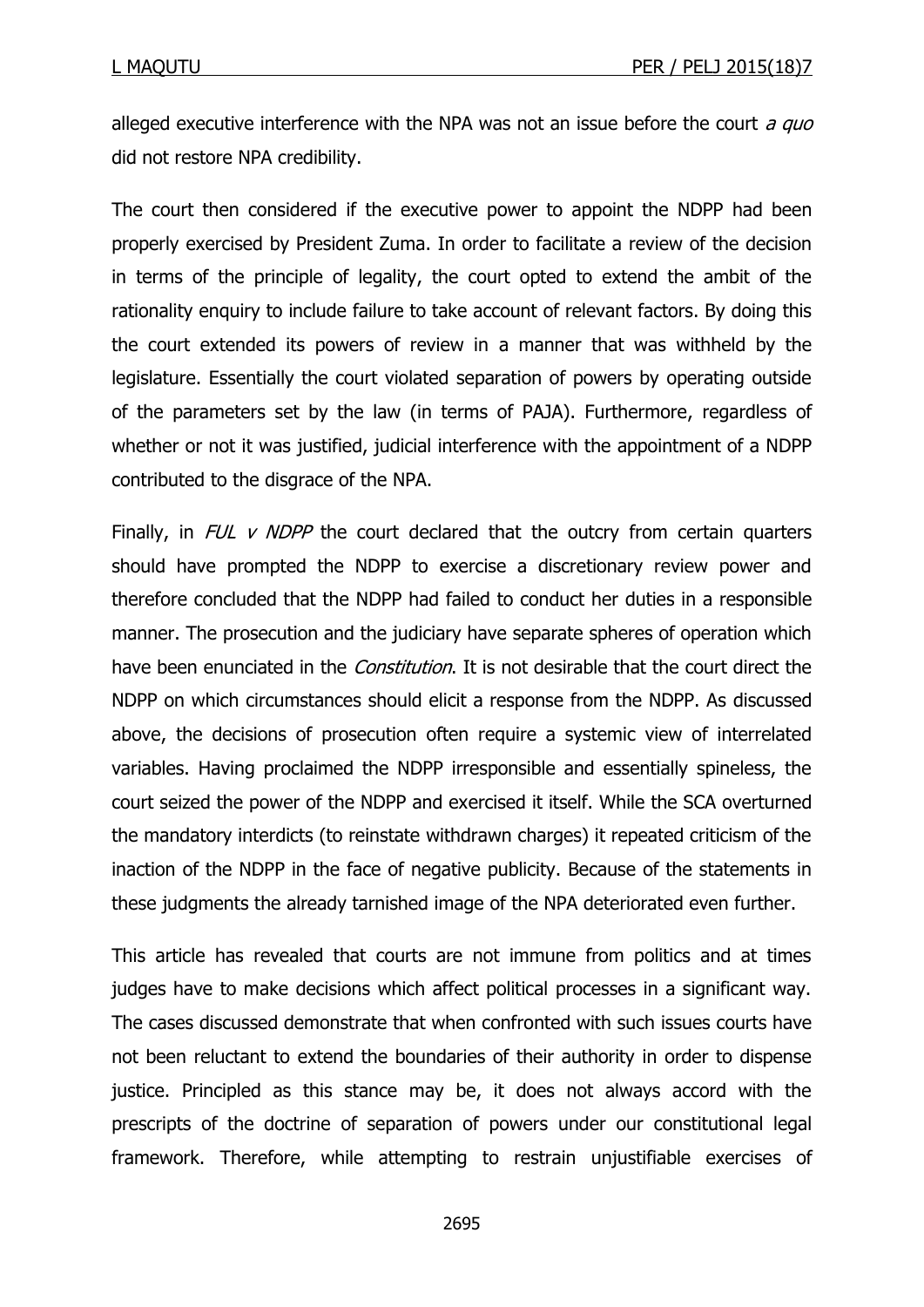executive power, the judiciary has unwittingly contributed to the damage brought about.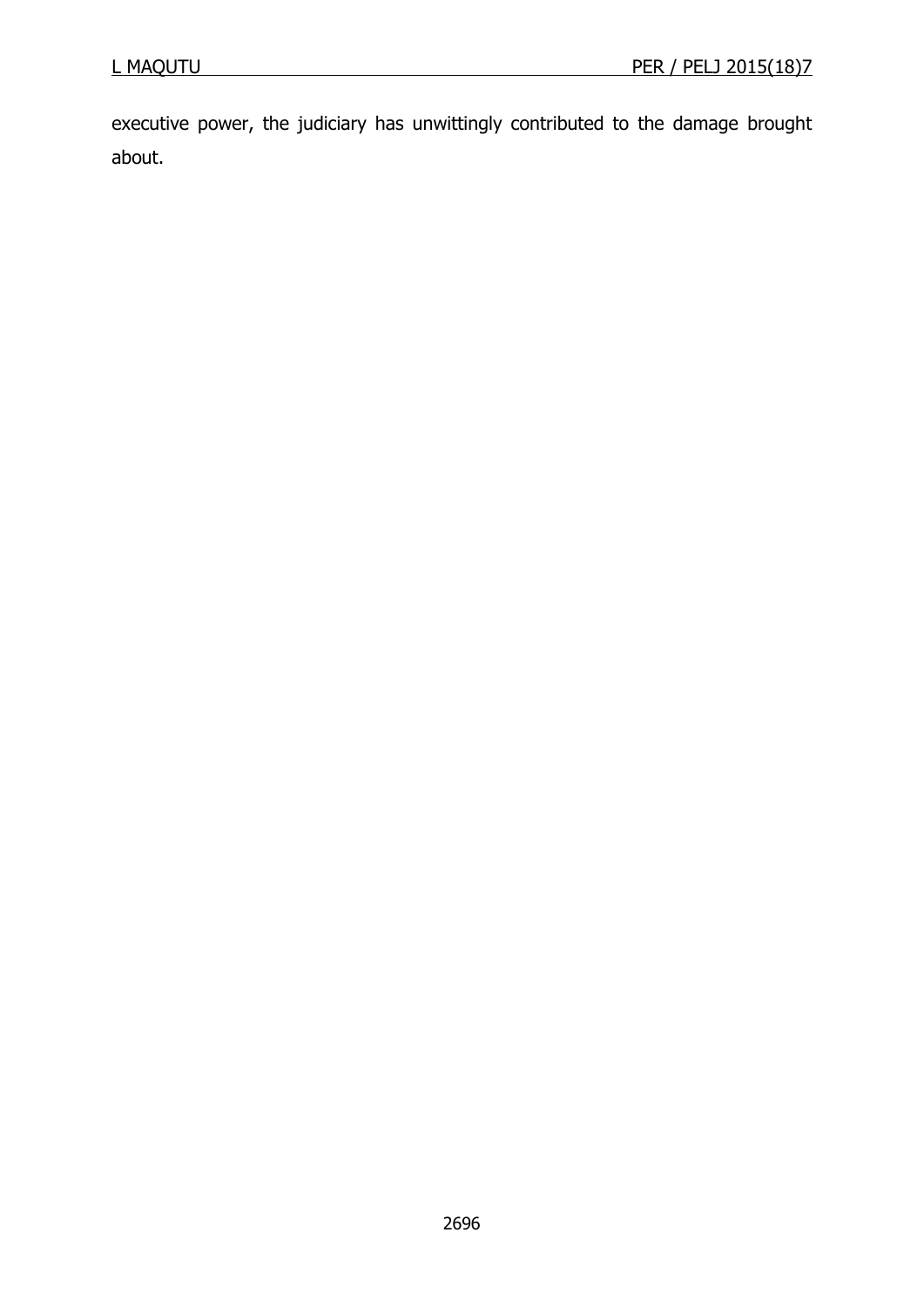#### **BIBLIOGRAPHY**

#### **Literature**

#### Albertyn 2006 SAJHR

Albertyn C "Judicial Independence and the Constitution Fourteenth Amendment Bill" 2006 SAJHR 126-143

Cartier 2010 McGill LJ

Cartier G "The Legacy of Roncarelli v Du Plessis 1959-2009" 2010 McGill LJ 375-399

#### Comaroff and Comaroff 2007 Social Anthropology

Comaroff J and Comaroff J "Law and Disorder in the Postcolony" 2007 Social Anthropology 133-152

# Cross 2003 Ohio St LJ

Cross F "Thoughts on Goldilocks and Judicial Independence" 2003 Ohio St LJ 195-209

# Daniels "Counter-Majoritarian Difficulty"

Daniels RN "Counter-Majoritarian Difficulty in South African Constitutional Law" North Western University Research Paper 1363 (Berkeley Electronic Press Berkeley, CA 2006) 1-37

#### Davis and Le Roux Precedents and Possibility

Davis D and Le Roux M Precedents and Possibility: The (AB)use of Power in South Africa (Juta Cape Town 2009)

#### Du Plessis 2002 SAJHR

Du Plessis M "Between Apology and Utopia – The Constitutional Court and Public Opinion" 2002 SAJHR 1-40

#### Goldsworthy 2003 Wake Forest L Rev

Goldsworthy J "Judicial Review, Legislative Override, and Democracy" 2003 Wake Forest L Rev 451-472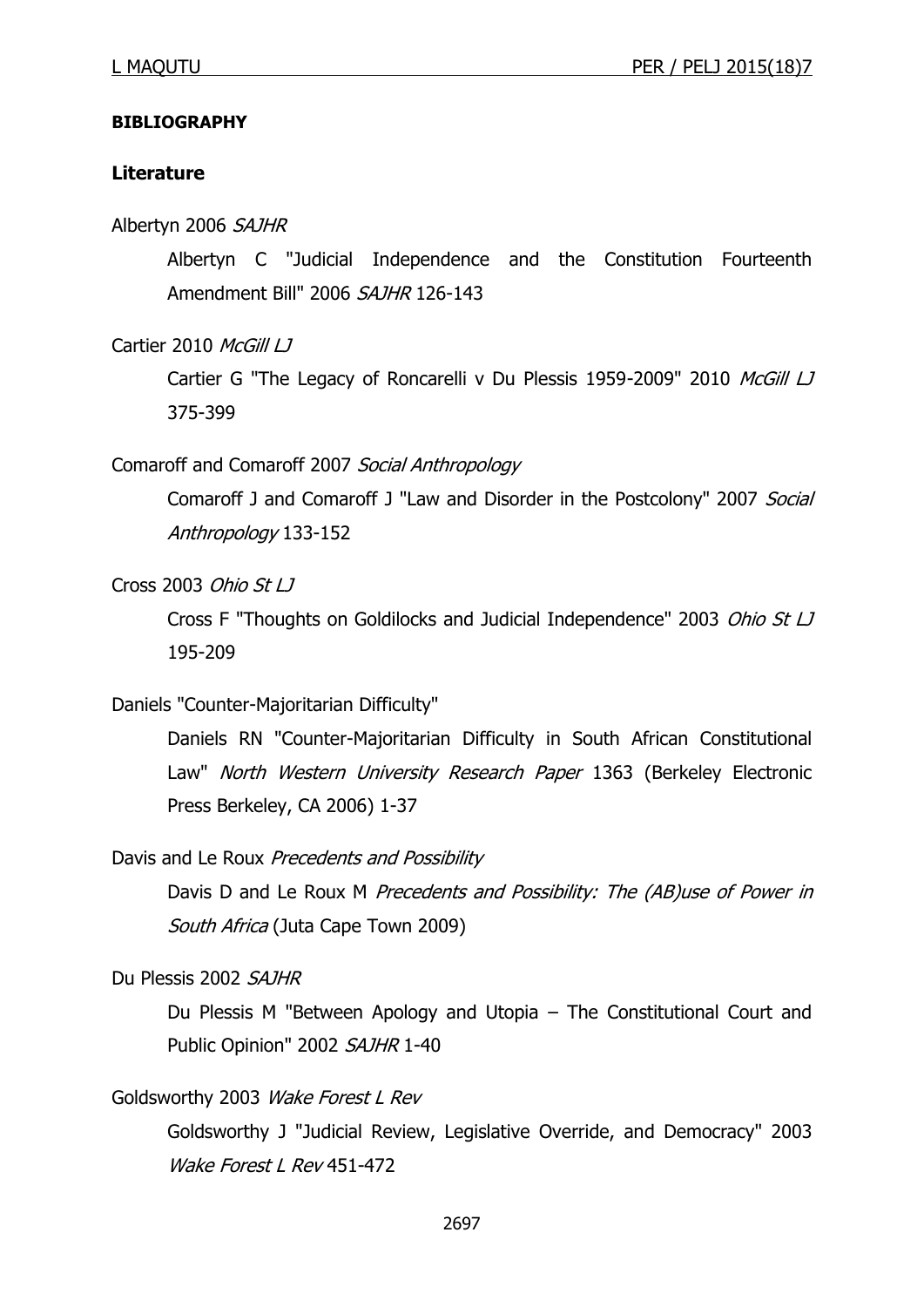#### Hammett 2010 Political Geography

Hammett D "Zapiro and Zuma: A Symptom of an Emerging Constitutional Crisis in South Africa?" 2010 Political Geography 88-96

#### Jeffery Chasing the Rainbow

Jeffery A Chasing the Rainbow: South Africa's Move from Mandela to Zuma (South African Institute of Race Relations Johannesburg 2010)

#### Kaufman 1980 Colum L Rev

Kaufman I "The Essence of Judicial Independence" 1980 Colum L Rev 671-701

#### Klaaren and Roux 2010 J Afr L

Klaaren J and Roux T "The Nicholson Judgment: An Exercise in Law and Politics" 2010 J Afr L 143-155

#### Lodge 2009 Representation

Lodge T "The Zuma Tsunami: South Africa's Succession Politics" 2009 Representation 125-141

# Murcott 2013 SALJ

Murcott M "Procedural Fairness as a Component of Legality: Is a Reconciliation Between Albutt and Masetla possible?" 2013 SALJ 260-274

#### Neocosmos "Rethinking Politics"

Neocosmos M "Rethinking Politics in Southern Africa Today: Elements of a Critique of Political Liberalism" in Gibson NC (ed) Challenging Hegemony: Social Hegemony the Quest for a New Humanism in Post-Apartheid South Africa (Africa World Press Trenton, NJ 2006) 55-101

#### Ngang 2014 AHRLJ

Ngang C "Judicial Enforcement of Socio-economic Rights in South Africa and the Separation of Powers Objection: The Obligation to Take 'Other Measures'" 2014 AHRLJ 655-680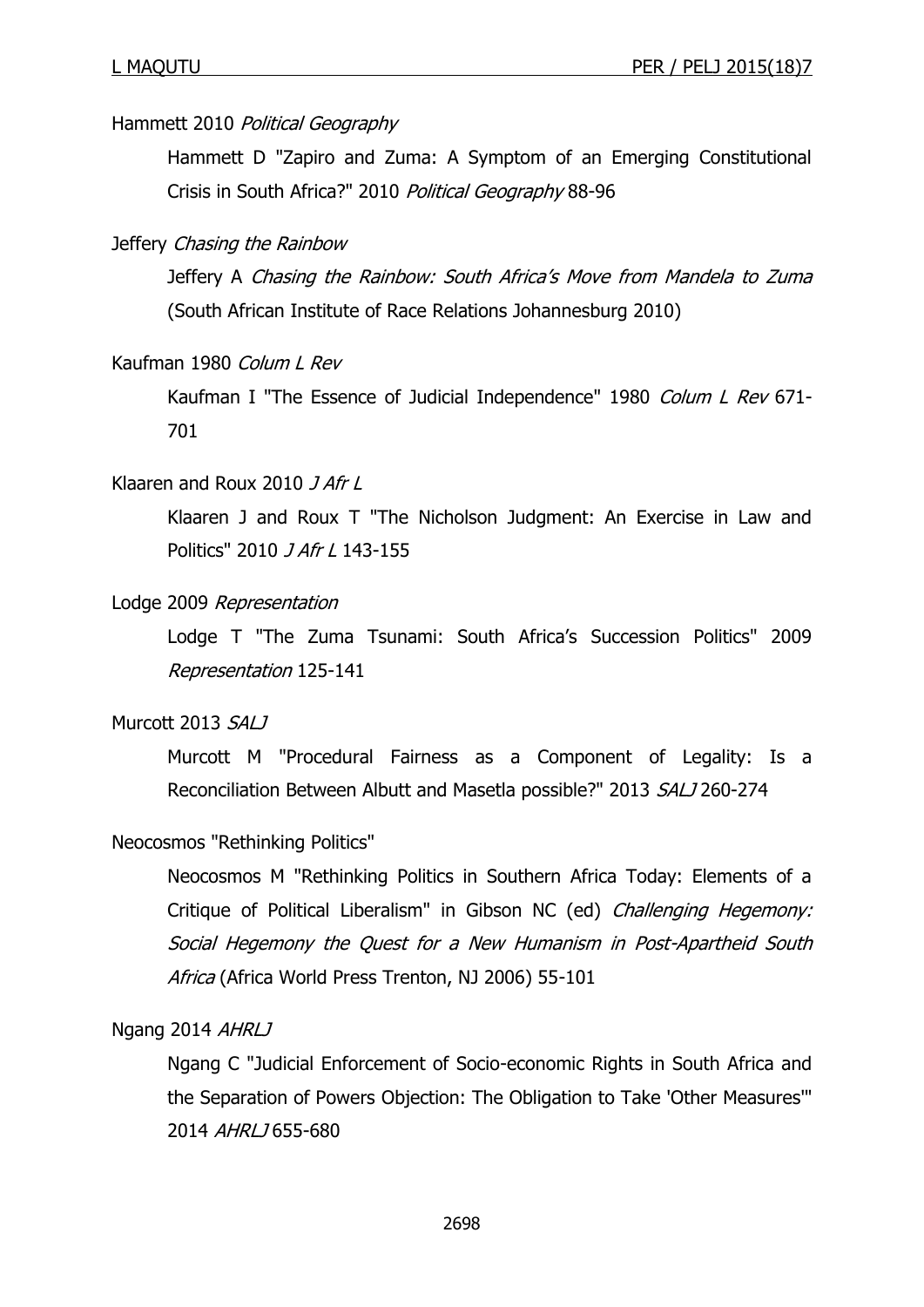#### Nyalunga 2006 INGOJ

Nyalunga D "The Merits of the Proposed Constitutional Changes in South Africa" 2006 INGOJ 030-031

#### Price 2010 SALJ

Price A "Rationality Review of Legislation and Executive Decisions: Poverty Alleviation Network and Albutt" 2010 SALJ 580-591

#### Price 2013 SALJ

Price A "The Evolution of the Rule of Law" 2013 SALJ 649-661

#### Rosenberg 1992 Review of Politics

Rosenberg G "Judicial Independence and the Reality of Political Power" 1992 Review of Politics 369-388

#### Roux T "Assessing the Social Transformation Performance"

Roux T "Assessing the Social Transformation Performance of the South African Constitutional Court: From Totalitarianism to the Rule of Law" in Jenkins C and Du Plessis M (eds) Law, Nation-Building and Transformation: The South African Experience in Perspective (Intersentia Cambridge 2014) 223-240

#### Schu 2014 California Legal History

Schu A "Justice Traynor's 'Activist' Jurisprudence: Field and Posner Revisted" 2014 California Legal History 423-448

#### Singh 2011 SAYIL

Singh S "Constitutional and International Law at a Crossroads: Diplomatic Protection in the Light of the Von Abo Judgment: South African Judicial Decisions" 2011 SAYIL 298-307

#### Sossin 2002 Can Publ Adm

Sossin L "Discretion Unbound: Reconciling the Charter and Soft Law" 2002 Can Publ Adm 465-489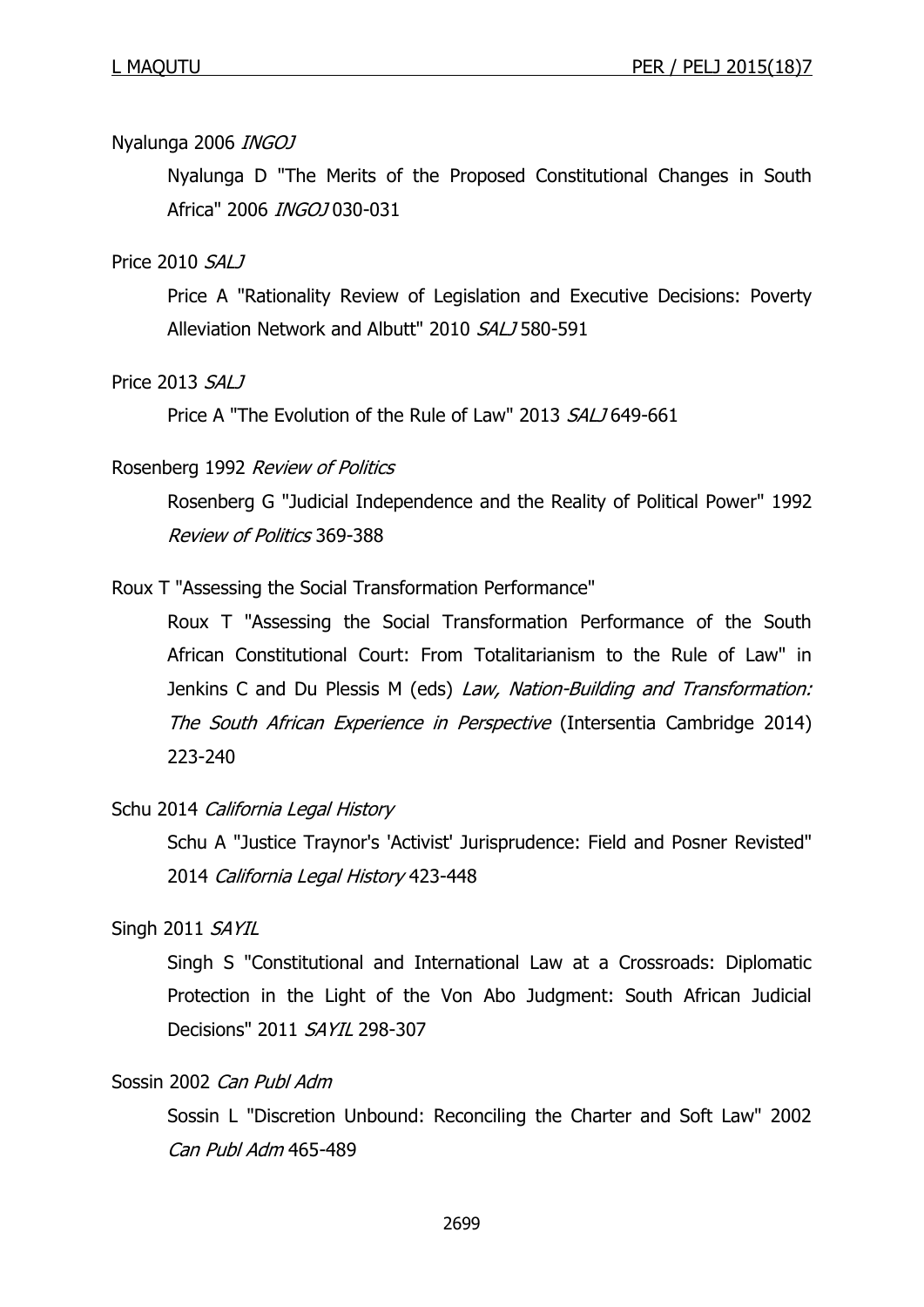#### Southall "Zunami!"

Southall R "Zunami! The Context of the 2009 Election" in Southall R and Daniel J (eds) Zunami! The 2009 South African Elections (Jacana Media Aucland Park 2010) 1-23

#### Spilg 2006 Advocate

Spilg B "Conference on Judicial Independence" 2006 Advocate 5-7

#### Stenning 2009 Can J L & Soc'y

Stenning P "Discretion, Politics, and the Public Interest in 'High-Profile' Criminal Investigations and Prosecutions" 2009 Can J L & Soc'y 337-366

#### Suttner 2010 Concerned African Scholars

Suttner R "The Zuma Era in ANC History: New Crisis or New Beginning?" 2010 Concerned African Scholars 12-33

#### Tushnet 2003 Wake Forest L Rev

Tushnet M "New Forms of Judicial Review and the Persistence of Rights- and Democracy-Based Worries" 2003 Wake Forest L Rev 813-838

# **Case law**

#### **Canada**

Roncarelli v Du Plessis 1959 SCR 121, 16 DLR (2d) 689 Baker v Canada (Minister of Citizenship and Immigration) 1999 2 SCR 817

#### **South Africa**

Albutt v Centre for the Study of Violence and Reconciliation 2010 3 SA 293 (CC) Democratic Alliance v eThekwini Municipality 2012 2 SA 151 (SCA) Democratic Alliance v President of the Republic of South Africa 2013 1 SA 248 (CC) Doctors for Life International v Speaker of the National Assembly 2006 6 SA 416 (CC)

Ex Parte: Chairperson of the National Assembly. In re: Certification of the Constitution of the Republic of South Africa 1996 4 SA 744 (CC)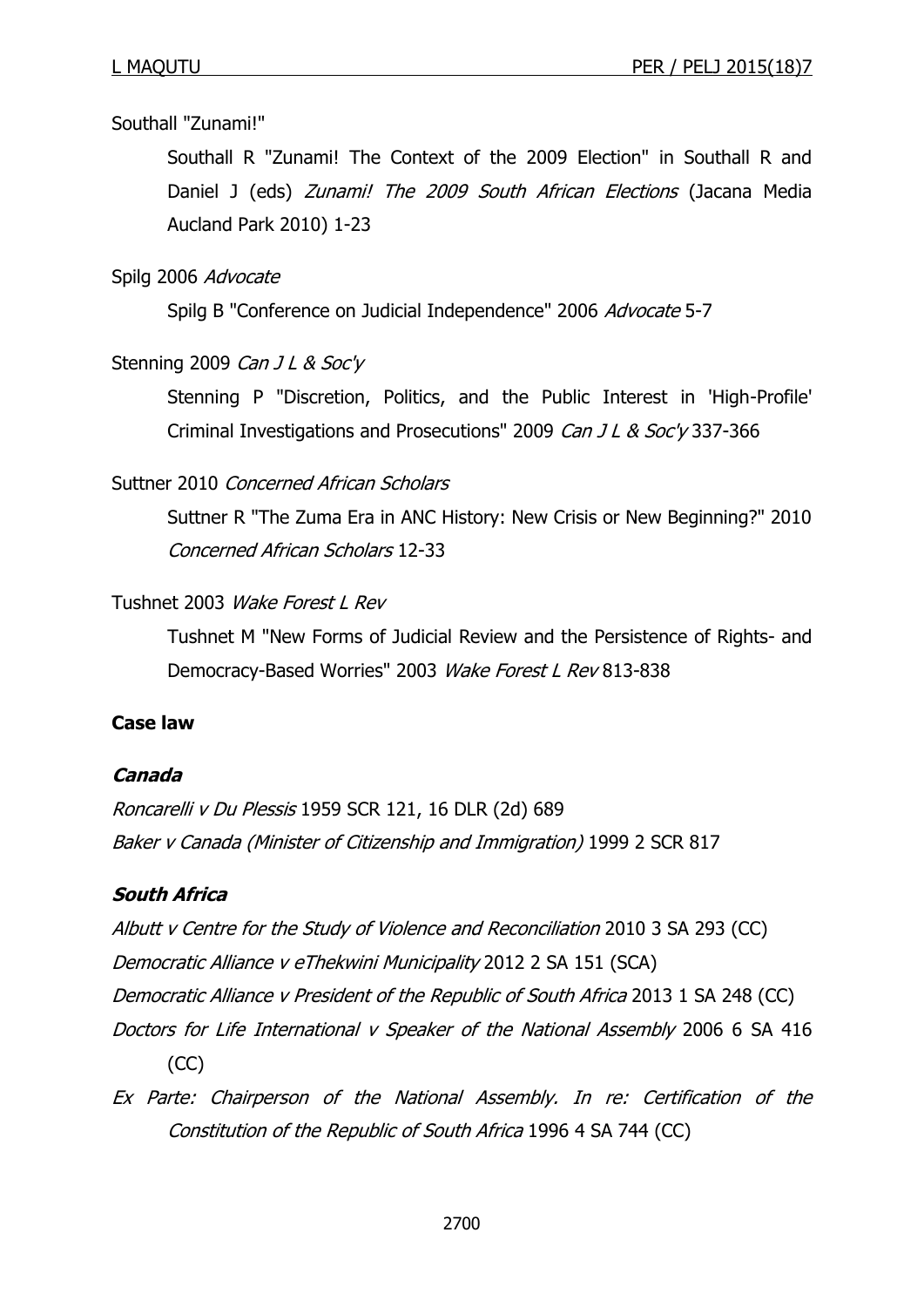Fedsure Life Assurance Ltd v Greater Johannesburg Transitional Metropolitan Council 1999 1 SA 374 (CC) Freedom Under Law v National Director of Public Prosecutions 2014 1 SACR 111

(GNP)

Glenister v President of the Republic of South Africa 2009 1 SA 287 (CC)

Johannesburg Stock Exchange v Witwatersrand Nigel Ltd 1998 3 SA 132 (A)

Masetlha v President of the Republic of South Africa 2008 1 SA 566 (CC)

- National Director of Public Prosecutions v Zuma 2009 2 SA 277 (SCA)
- National Director of Public Prosecutions v Freedom Under Law 2014 4 SA 298 (SCA)

(SCA)

National Prosecuting Authority v Zuma 2009 2 SA 277 (SCA)

- Pharmaceutical Manufacturers Association of South Africa: In re Ex parte President of South Africa 2000 2 SA 674 (CC)
- Premier Mpumalanga v Executive Committee, Association of State-Aided Schools, Eastern Transvaal 1999 2 BCLR 151 (CC)

Prinsloo v Van der Linde 1997 3 SA 1012 (CC)

S v Makwanyane 1995 3 SA 391 (CC)

S v Shaik 2007 1 SACR 142 (D)

S v Zuma 2006 ZAKZHC 22 (20 September 2006)

Thint (Pty) Ltd v National Director of Public Prosecutions 2008 12 BCLR 1197 (CC) Zuma v National Director of Public Prosecutions 2009 1 All SA 54 (N)

# **United Kingdom**

Sharma v Brown-Antoine 2006 UKPC 57 Marshall v Director of Public Prosecutions (Jamaica) 2007 UKPC 4 R (On the Application of Corner House Research) v Director of the Serious Fraud Office 2008 UKHL 60

# **United States of America**

Furman v State of Georgia 408 US 238 (1972)

# **Legislation**

Constitution of the Republic of South Africa, 1996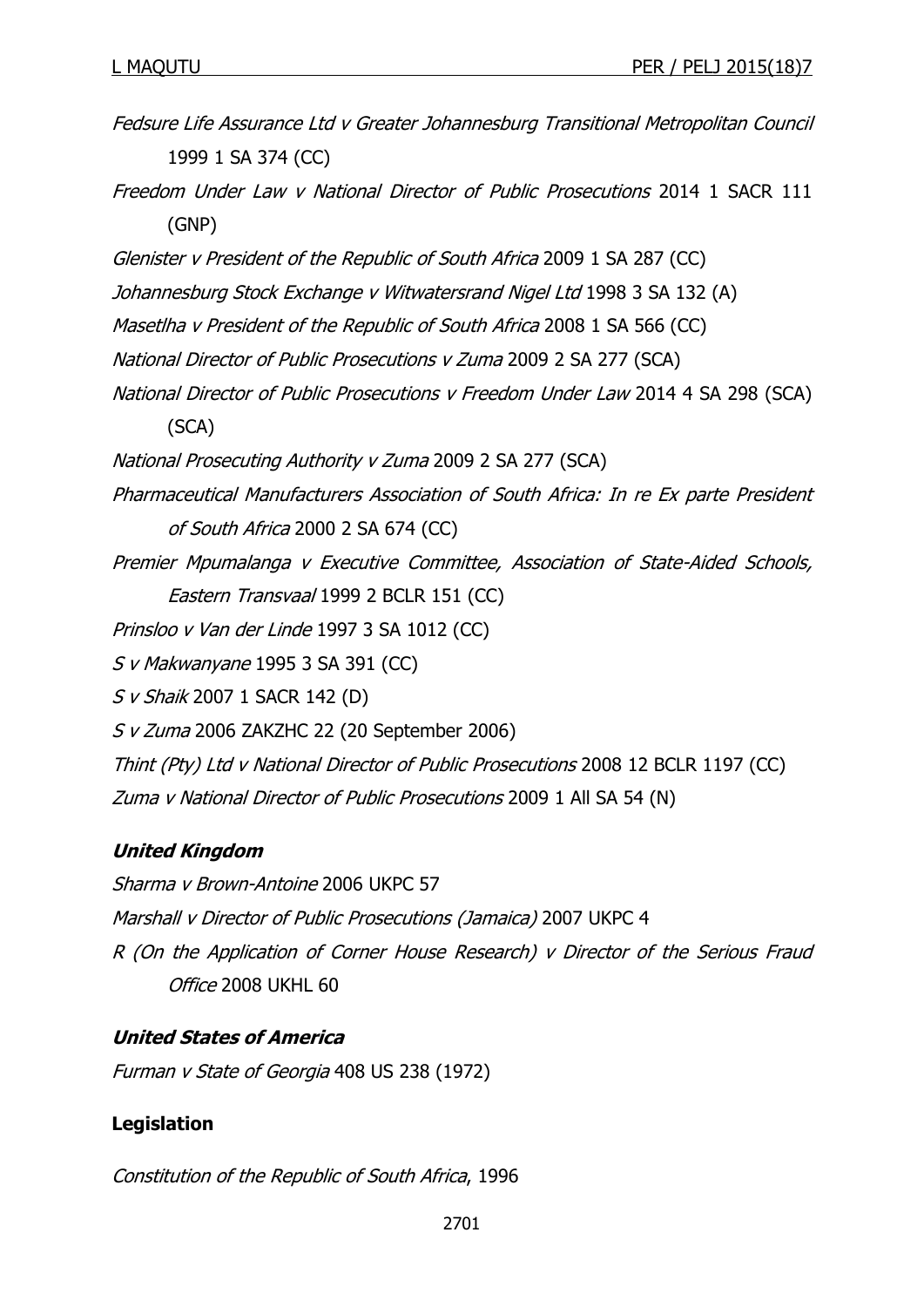National Prosecuting Authority Act 32 of 1998 Promotion of Administrative Justice Act 3 of 2000

# **Government publications**

Constitution Fourteenth Amendment Bill (Draft) (GN 2023 in GG 28334 of 14 December 2005) Superior Courts Bill B52 of 2003 (Working Draft of 19 October 2005)

# **Internet sources**

ANC 2005 http://www.anc.org.za/show.php?id=55

ANC 2005 Annual Statement,  $R<sup>th</sup>$ January 2005 http://www.anc.org.za/show.php?id=55 accessed 3 March 2015

Anon 2006 http://www.news24.com/SouthAfrica/Archives/ZumaFiles/Zuma-can-becharged-again-20060920

Anon 2006 Zuma 'Can be Charged Again' http://www.news24.com/SouthAfrica/Archives/ZumaFiles/Zuma-can-becharged-again-20060920 accessed 19 February 2015

Anon 2008 http://www.bdlive.co.za/articles/2008/07/18/to-which-revolution-arethey-counter?service=print

Anon 2008 To Which Revolution are They Counter? http://www.bdlive.co.za/articles/2008/07/18/to-which-revolution-are-theycounter?service=print accessed 3 April 2015

Bekink 2009 http://blogs.up.ac.za/ipoj.php

Bekink B 2009 A Perilous Slide to the Precipice of Constitutional Abdication: A Comment on the Non-prosecution of Mr Jacob Zuma http://blogs.up.ac.za/ipoj.php accessed 13 September 2010

Bruce 2007 http://www.csvr.org.za/old/wits/articles/artdb31.htm Bruce D 2007 Political Manipulation Undermines the Judiciary and Credibility of the Law http://www.csvr.org.za/old/wits/articles/artdb31.htm accessed 30 March 2015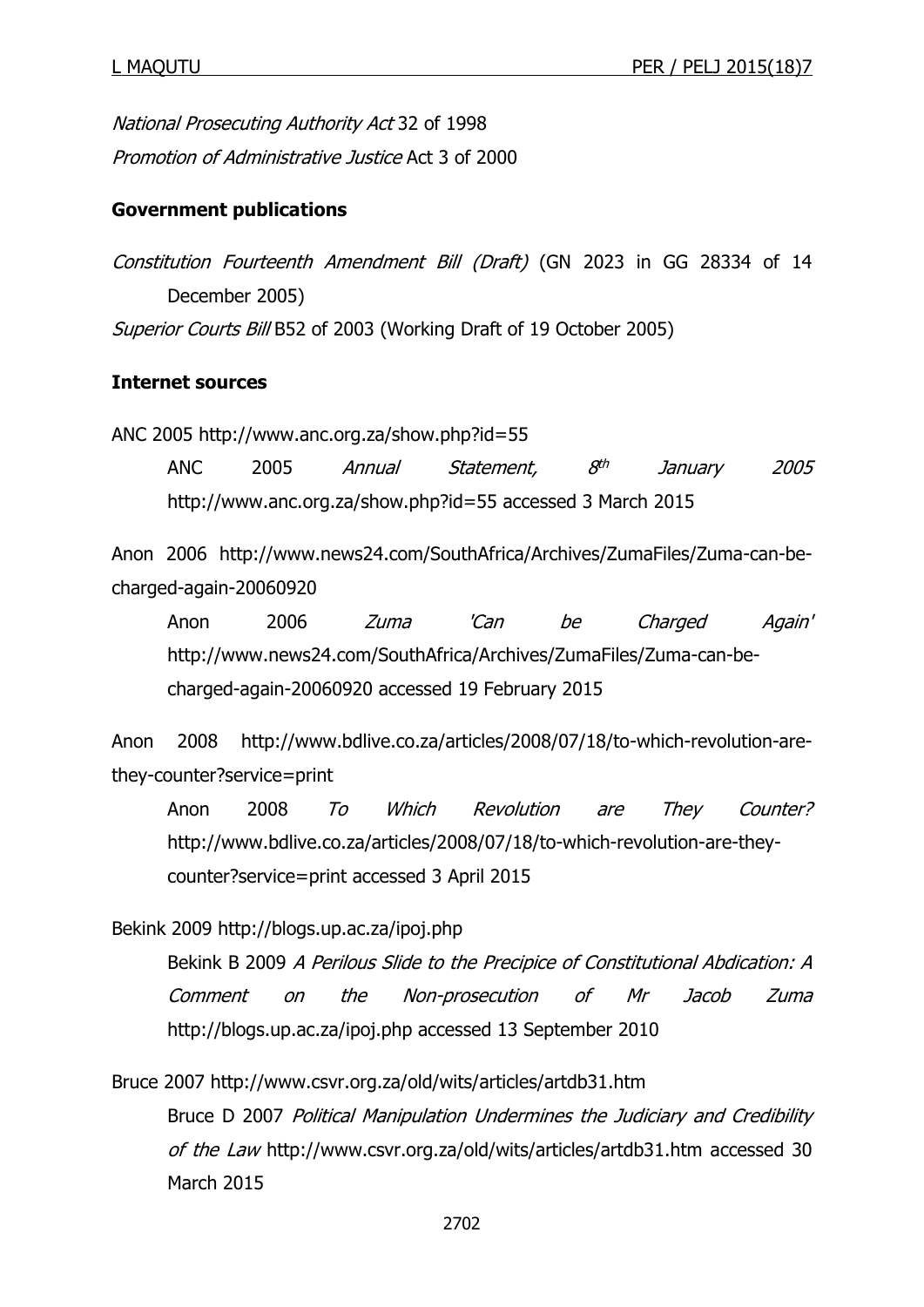COSATU 2005 http://www.cosatu.org.za/show.php?ID=1133

COSATU 2005 Press Statement on Shabir Shaik (6 June 2005) http://www.cosatu.org.za/show.php?ID=1133 accessed 30 March 2015

Le Roux 2008 http://mg.co.za/article/2008-01-12-zuma-backers-put-sa-judges-ontrial

Le Roux M 2008 *Zuma Backers Put SA Judges on Trial* http://mg.co.za/article/2008-01-12-zuma-backers-put-sa-judges-on-trial accessed 20 February 2015

Mail & Guardian Staff Reporter 2006 http://mg.co.za/article/2006-09-20-zuma-casestruck-from-the-roll

Mail & Guardian Staff Reporter 2006 Zuma Case Struck from the Roll http://mg.co.za/article/2006-09-20-zuma-case-struck-from-the-roll accessed 19 February 2015

Mail & Guardian Staff Reporter 2008 http://mg.co.za/article/2008-06-17-we-areprepared-to-die-for-zuma

Mail & Guardian Staff Reporter 2008 We are Prepared to Die for Zuma http://mg.co.za/article/2008-06-17-we-are-prepared-to-die-for-zuma accessed 20 February 2015

Matshiqi 2007 http://www.csvr.org.za/archive/index.php/publications/1512undamaged-reputations-implications-for-the-south-african-criminal-justicesystem-of-the-allegations-against-and-prosecution-of-jacob-zuma.html Matshiqi A 2007 Undamaged Reputations? Implications for the South African Criminal Justice System of the Allegations against and the Prosecution of Jacob Zuma http://www.csvr.org.za/archive/index.php/publications/1512undamaged-reputations-implications-for-the-south-african-criminal-justicesystem-of-the-allegations-against-and-prosecution-of-jacob-zuma.html accessed 5 April 2015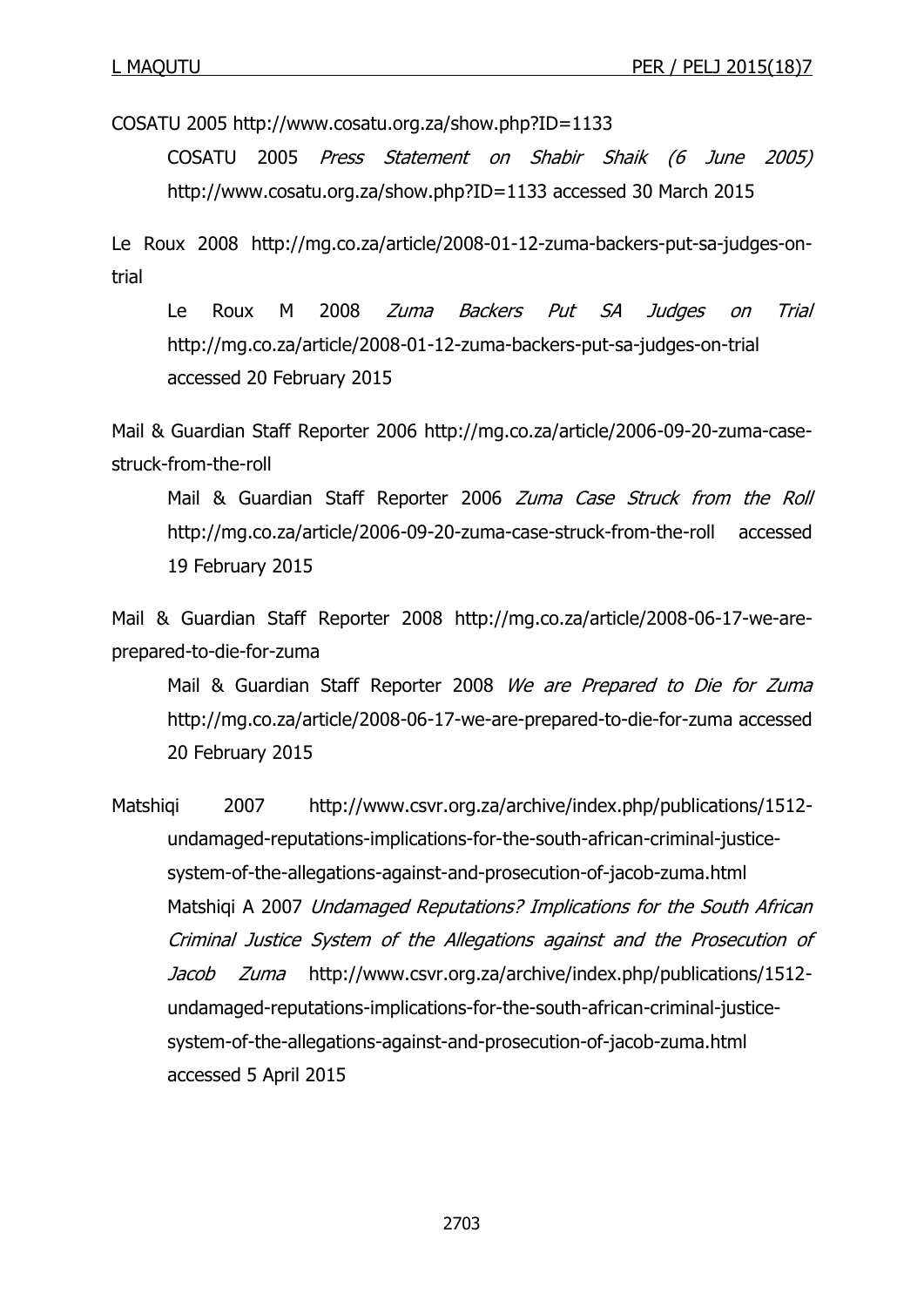Mokone 2012 http://www.timeslive.co.za/thetimes/2012/06/07/ramatlhodi-flays-thejudiciary

Mokone T 2012 Ramatlhodi Flays the Judiciary http://www.timeslive.co.za/thetimes/2012/06/07/ramatlhodi-flays-thejudiciary accessed 2 April 2015

Moseneke 2009 http://lectures.nmmu.ac.za/getmedia/7eb1c53b-9e83-40a3-a6dfc9c065cdc090/Inagural-Griffiths-And-Victoria-Mxenge-Memorial-

Lecture?disposition=attachment

Moseneke D 2009 Inaugural Griffiths and Victoria Mxenge Memorial Lecture Delivered at the Faculty of Law - Nelson Mandela Metropolitan University on 30 October 2009: "Establishing Social Consensus on the Shifting Boundaries between Judicial and Executive Functions of the State - Lessons from the Recent Past" http://lectures.nmmu.ac.za/getmedia/7eb1c53b-9e83-40a3 a6df-c9c065cdc090/Inagural-Griffiths-And-Victoria-Mxenge-Memorial-Lecture?disposition=attachment accessed 3 April 2015

```
Mpshe 2009 http://www.politicsweb.co.za/politicsweb/view/politicsweb/en/page
71619?oid=124273&sn=Detail
```
Mpshe M 2009 Statement by the National Director of Public Prosecutions on the Matter S v Zuma and Others - 6 April 2009 http://www.politicsweb.co.za/politicsweb/view/politicsweb/en/page71619?oid =124273&sn=Detail accessed 5 April 2015

Tolsi 2012 http://mg.co.za/article/2012-96-14-judicial-autonomy-frightens-the-JSC Tolsi N 2012 Judicial Autonomy Frightens the JSC http://mg.co.za/article/2012-96-14-judicial-autonomy-frightens-the-JSC accessed 4 April 2015

Zapiro 2008 http://www.zapiro.com/cartoon/122794-080907st#.VP6iEE0cTIU Zapiro 2008 *Rape of Justice Cartoon 1* http://www.zapiro.com/cartoon/122794-080907st#.VP6iEE0cTIU accessed 30 March 2015